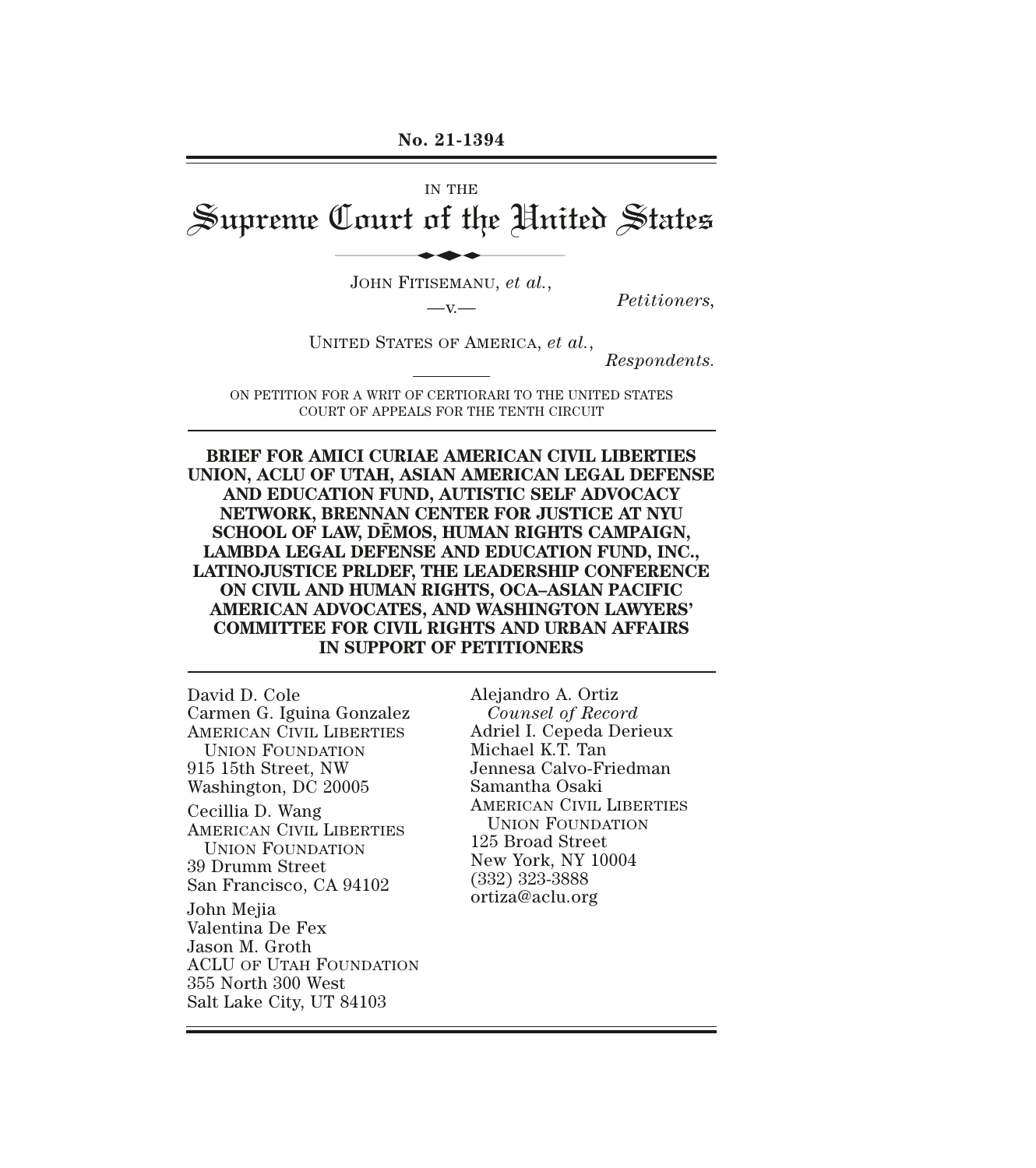# **TABLE OF CONTENTS**

| I. The Tenth Circuit Erred By Extending the<br><i>Insular Cases Despite this Court's Repeated</i> |  |
|---------------------------------------------------------------------------------------------------|--|
| II. The <i>Insular Cases</i> ' Doctrine of Territorial                                            |  |
|                                                                                                   |  |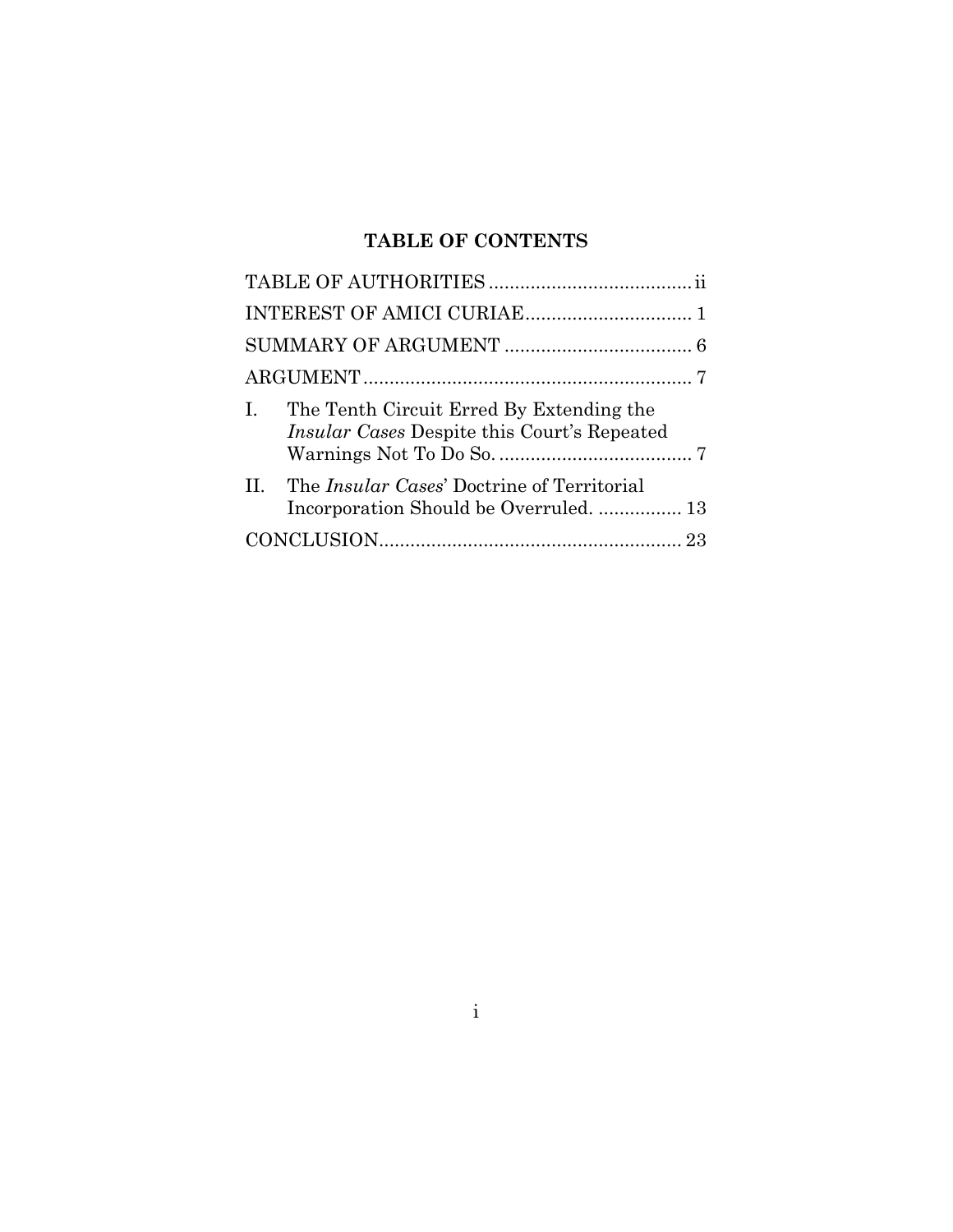# **TABLE OF AUTHORITIES**

# **Cases**

<span id="page-2-0"></span>

| Ballentine v. United States,<br>No. Civ. 1999-130, 2006 WL 3298270                |
|-----------------------------------------------------------------------------------|
| Balzac v. Porto Rico,                                                             |
| Boumediene v. Bush,                                                               |
| Brown v. Bd. of Educ. of Topeka,                                                  |
| Conde Vidal v. Garcia-Padilla, 167 F. Supp.                                       |
| Consejo de Salud Playa de Ponce v. Rullan,<br>586 F. Supp. 2d 22 (D.P.R. 2008) 19 |
| Dooley v. United States,                                                          |
| Dorr v. United States,                                                            |
| Dowdell v. United States,                                                         |
| Downes v. Bidwell,                                                                |
| Examining Bd. of Eng'rs, Architects &<br>Surveyors v. Flores de Otero,            |
|                                                                                   |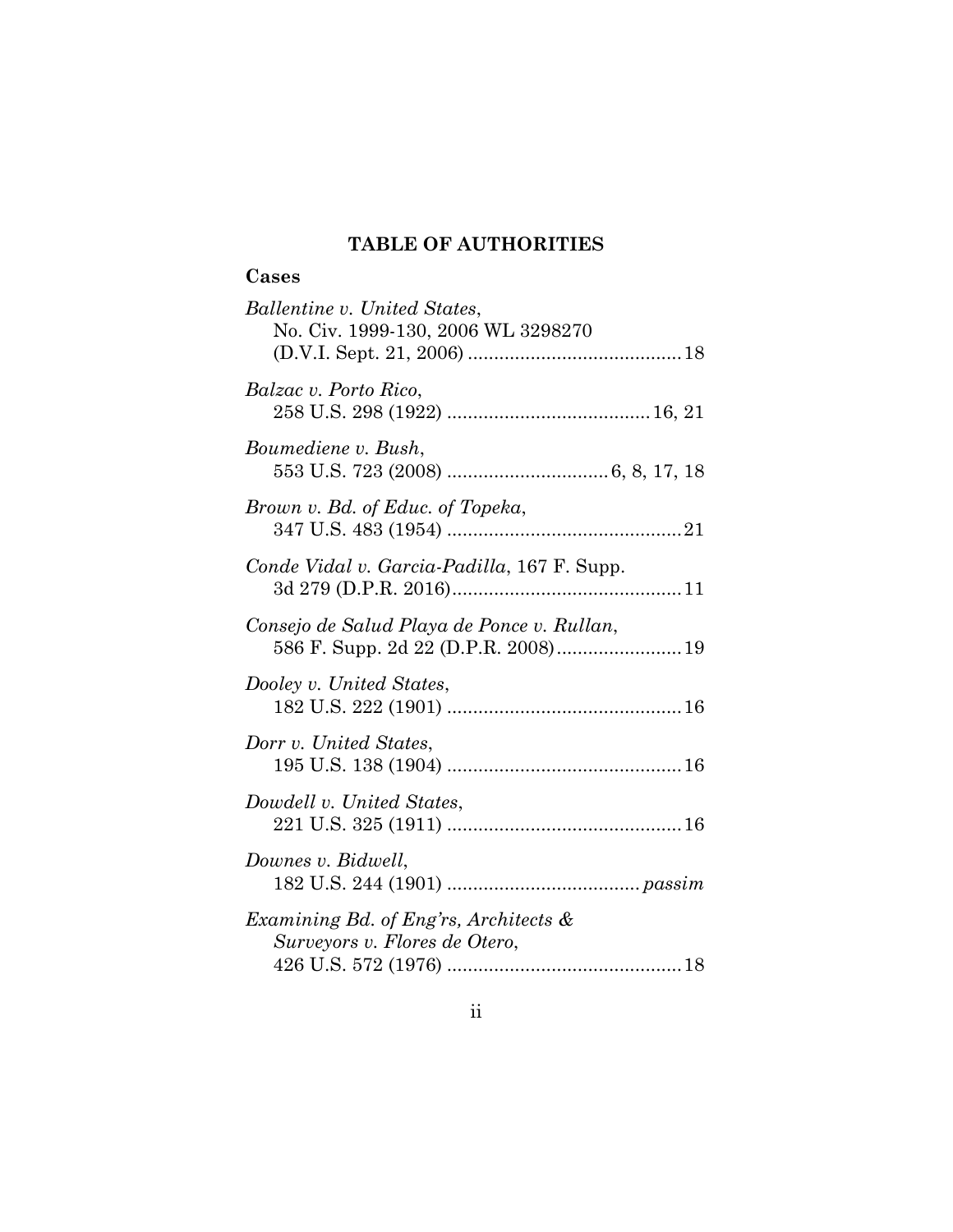| Fin. Oversight & Mgmt. Bd. for P.R. v.<br>Aurelius Inv., LLC.,      |
|---------------------------------------------------------------------|
| First Nat'l Bank v. Yankton Cnty.,                                  |
| Fitisemanu v. United States,<br>1 F.4th 862 (10th Cir. 2021) 10, 13 |
| Hawaii v. Mankichi,                                                 |
| Hueter v. Kruse,<br>--- F. Supp. 3d ---, 2021 WL 5989105,           |
| In re Conde Vidal,                                                  |
| Korematsu v. United States,                                         |
| Montalvo v. Colon,<br>377 F. Supp. 1332 (D.P.R. 1974) 12            |
| Murphy v. Ramsey,                                                   |
| Obergefell v. Hodges,                                               |
| Ocampo v. United States,                                            |
| Paeste v. Gov't of Guam,                                            |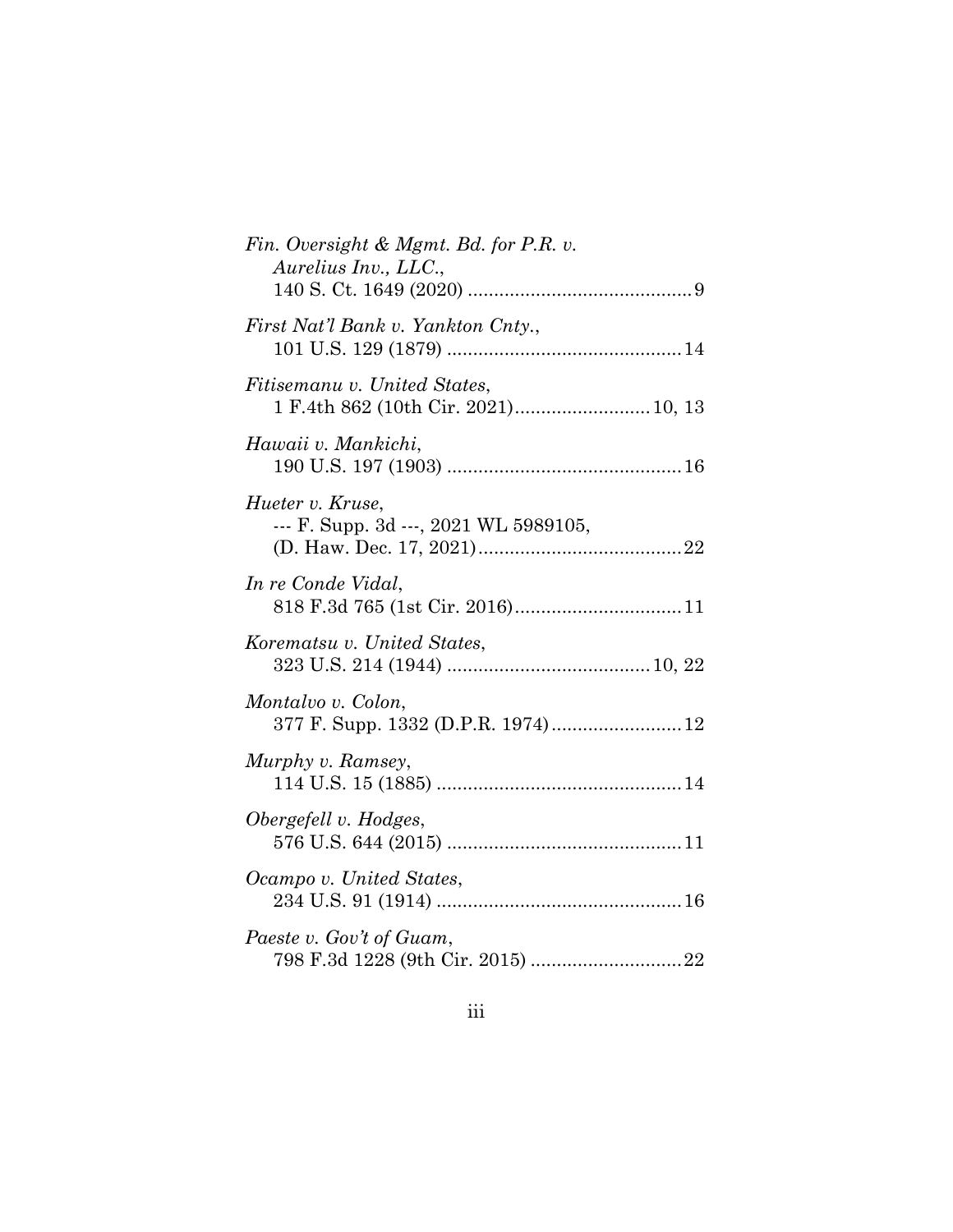| Pena Martinez v. Azar,                                           |
|------------------------------------------------------------------|
| Plessy v. Ferguson,                                              |
| Ramos v. Louisiana,                                              |
| Reid v. Covert,                                                  |
| Reynolds v. United States,                                       |
| Segovia v. Bd. of Election Comm'rs.,                             |
| Torres v. Puerto Rico,                                           |
| Trump v. Hawaii,                                                 |
| Tuaua v. United States,<br>788 F.3d 300 (D.C. Cir. 2015)  12, 22 |
| United States v. Baxter,                                         |
| United States v. Cotto-Flores,                                   |
| United States v. Hyde,                                           |
| United States v. Vaello Madero,                                  |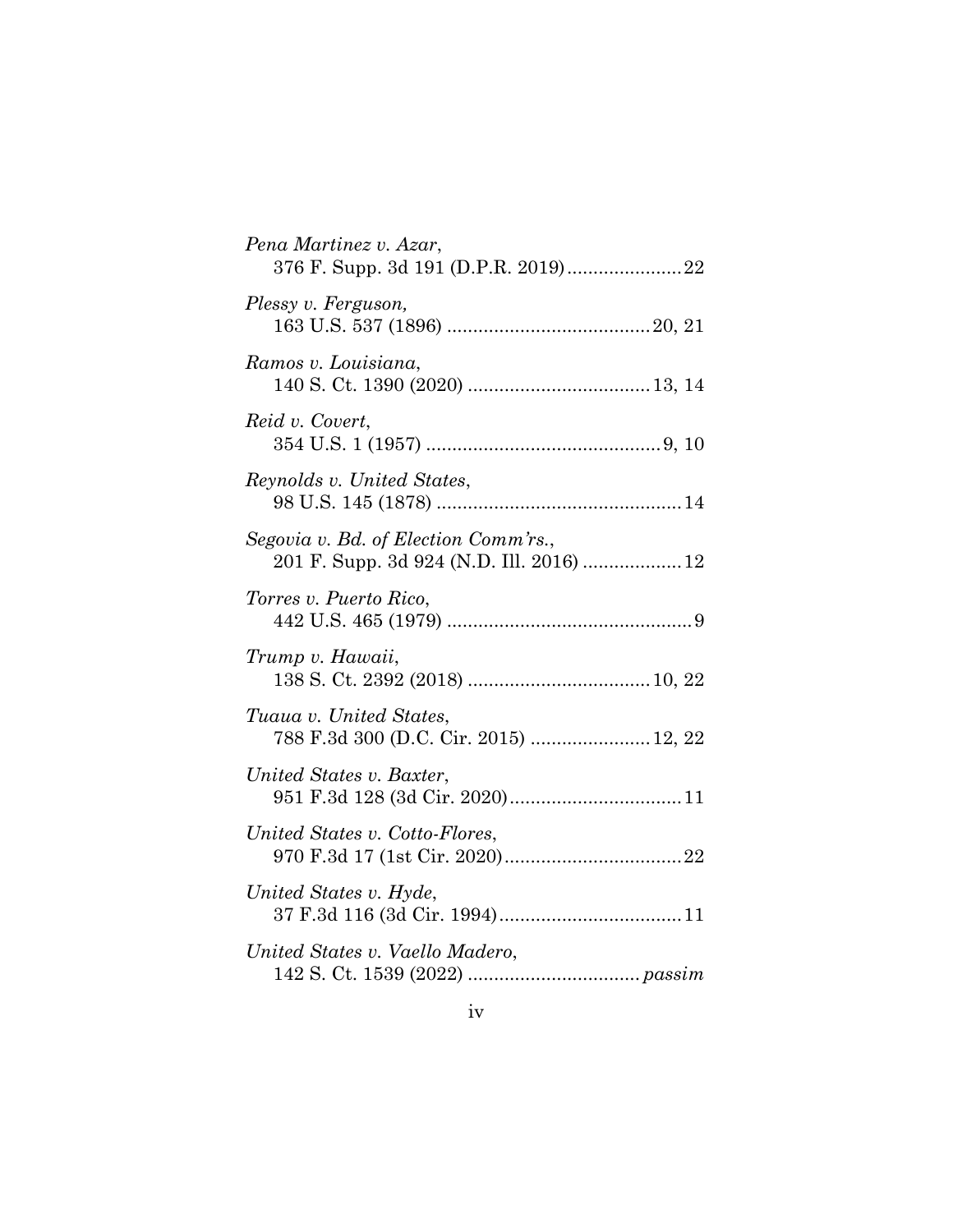| United States v. Vaello-Madero,                                                                                                                                              |
|------------------------------------------------------------------------------------------------------------------------------------------------------------------------------|
| <b>Other Authorities</b>                                                                                                                                                     |
|                                                                                                                                                                              |
|                                                                                                                                                                              |
|                                                                                                                                                                              |
| Bryan A. Garner, et al., The Law of Judicial                                                                                                                                 |
| B.R. Tillman, Causes of Southern Opposition<br>to Imperialism, 171 North Am. Rev. 439                                                                                        |
| Christina Duffy Burnett, Untied States:<br>American Expansion and Territorial<br>Deannexation, 72 Univ. Chi. L. Rev. 797                                                     |
| José A. Cabranes, Citizenship and the<br>American Empire, 127 Univ. Pa. L. Rev.                                                                                              |
| Martha Minow, The Enduring Burdens of the<br>Universal and the Different in the Insular<br>Cases, Preface to Reconsidering the Insular<br>Cases (Neuman & Brown-Nagin, eds.) |
| Simeon E. Baldwin, The Constitutional<br>Questions Incident to the Acquisition &<br>Government by the U.S. of Island Territory,                                              |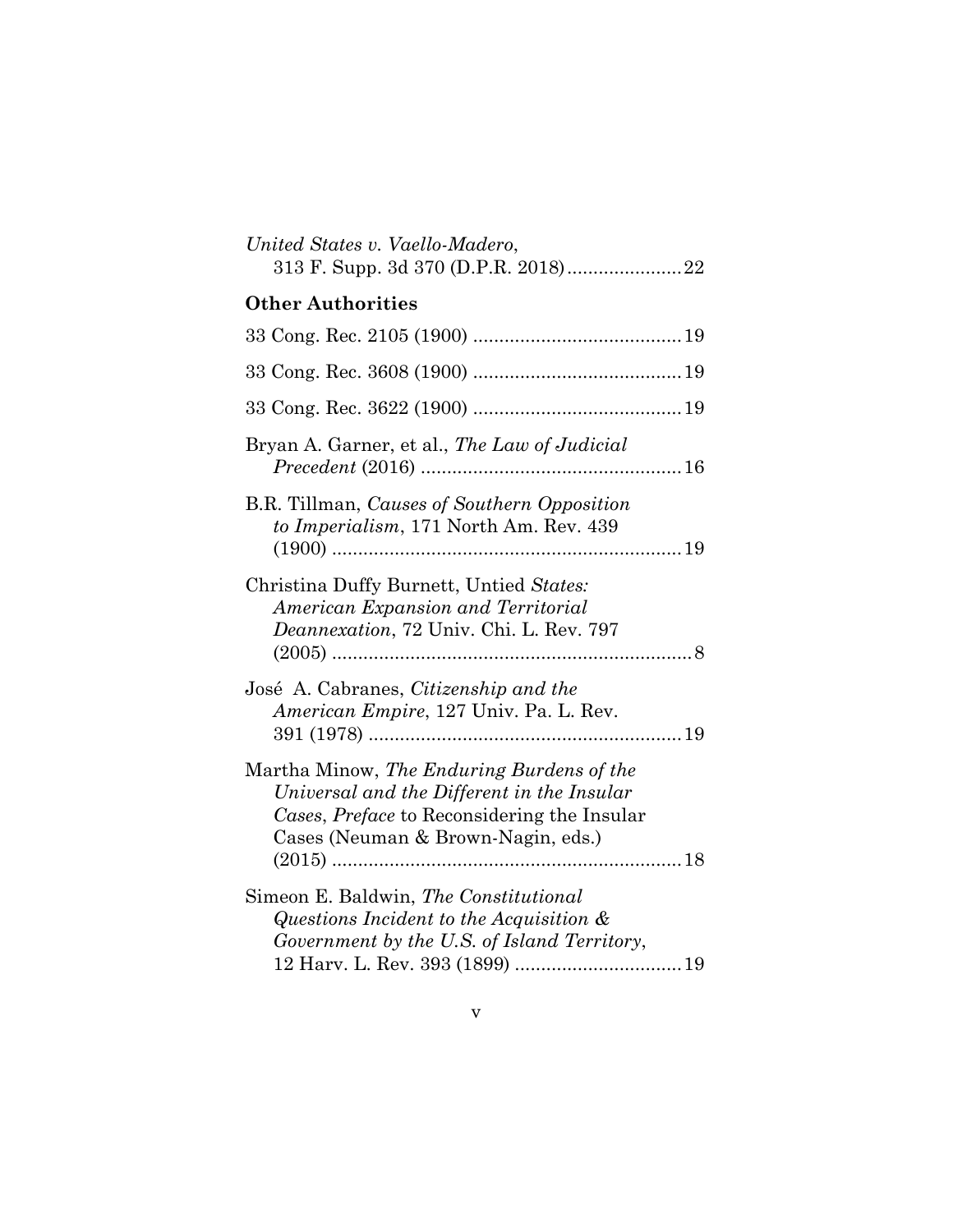#### **INTEREST OF AMICI CURIAE**[1](#page-6-1)

<span id="page-6-0"></span>The **American Civil Liberties Union ("ACLU")** is a non-partisan organization with approximately two million members and supporters dedicated to the principles of liberty and equality enshrined in the Constitution. The ACLU is devoted to protecting the civil rights of all who live in the United States, including the residents of American Samoa and other so-called unincorporated U.S. territories. As the ACLU explained over 80 years ago, it is committed to the "[m]aintenance of civil liberties in the [territories]," which it considers "essential to political or economic reforms of any sort." ACLU, *Civil Liberties in American Colonies* 7 (1939), https://tinyurl.com/pccjv9tp. The ACLU has long condemned the *Insular Cases* as wrongly decided and predicated on racial prejudice. The **ACLU of Utah** is the ACLU's affiliate in Utah.

The **Asian American Legal Defense and Education Fund ("AALDEF")**, founded in 1974, is a national organization that protects and promotes the civil rights of Asian Americans. By combining litigation, advocacy, education, and organizing, AALDEF works with Asian American communities across the country to secure human rights for all. AALDEF advocates for fair policies that eliminate

<span id="page-6-1"></span><sup>&</sup>lt;sup>1</sup> All parties to this case received notice of amici's intent to file this brief at least 10 days before the filing deadline and consented to its filing. No party or counsel for a party authored this brief in whole or in part. No party, or counsel for a party, or persons or entities other than amici, their members, or their counsel made any monetary contribution intended to fund the preparation or submission of this brief.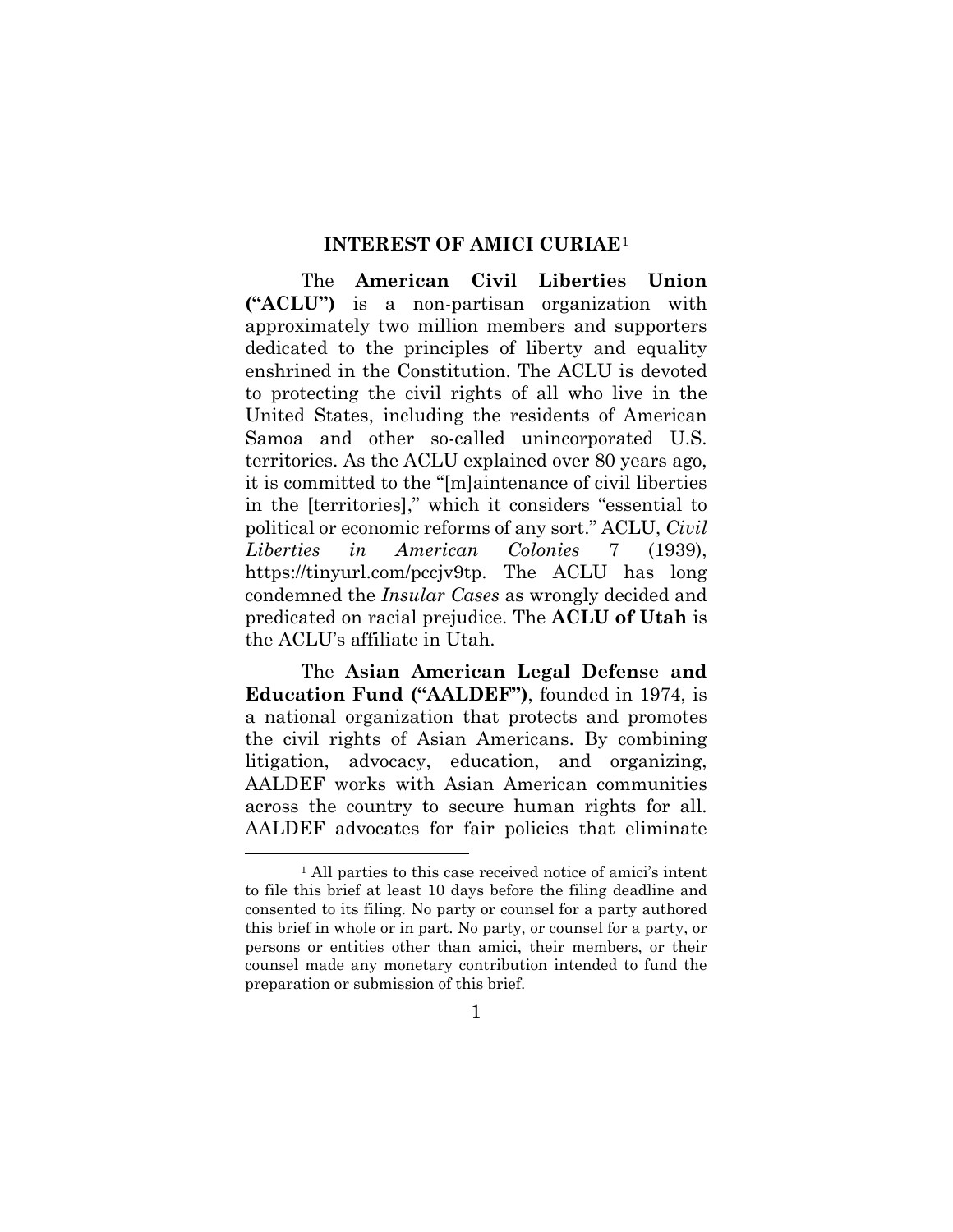racial and ethnic profiling, and end other discriminatory practices that violate due process and equal protection.

The **Autistic Self Advocacy Network ("ASAN")** is a national, private, nonprofit organization, run by and for autistic individuals. ASAN provides public education and promotes public policies that benefit autistic individuals and others with developmental or other disabilities. ASAN's advocacy activities include combating stigma, discrimination, and violence against autistic people and others with disabilities; promoting access to health care and long-term supports in integrated community settings; and educating the public about the access needs of autistic people. ASAN takes a strong interest in cases that affect the rights of autistic individuals and others with disabilities to participate fully in community life and enjoy the same rights as others without disabilities, including advocacy that would extend rights to those historically denied them.

Named for the late Associate Justice William J. Brennan, Jr., the **Brennan Center for Justice at NYU School of Law ("Brennan Center")** is a notfor-profit, nonpartisan think tank and public interest law institute that seeks to improve the systems of democracy and justice. In pursuit of that goal, the Brennan Center works, among other things, to ensure voting is free, fair, and accessible; to promote an equitable judicial system; to reduce mass incarceration; and to develop effective national security policies that protect our fundamental freedoms. Central to all of this advocacy is a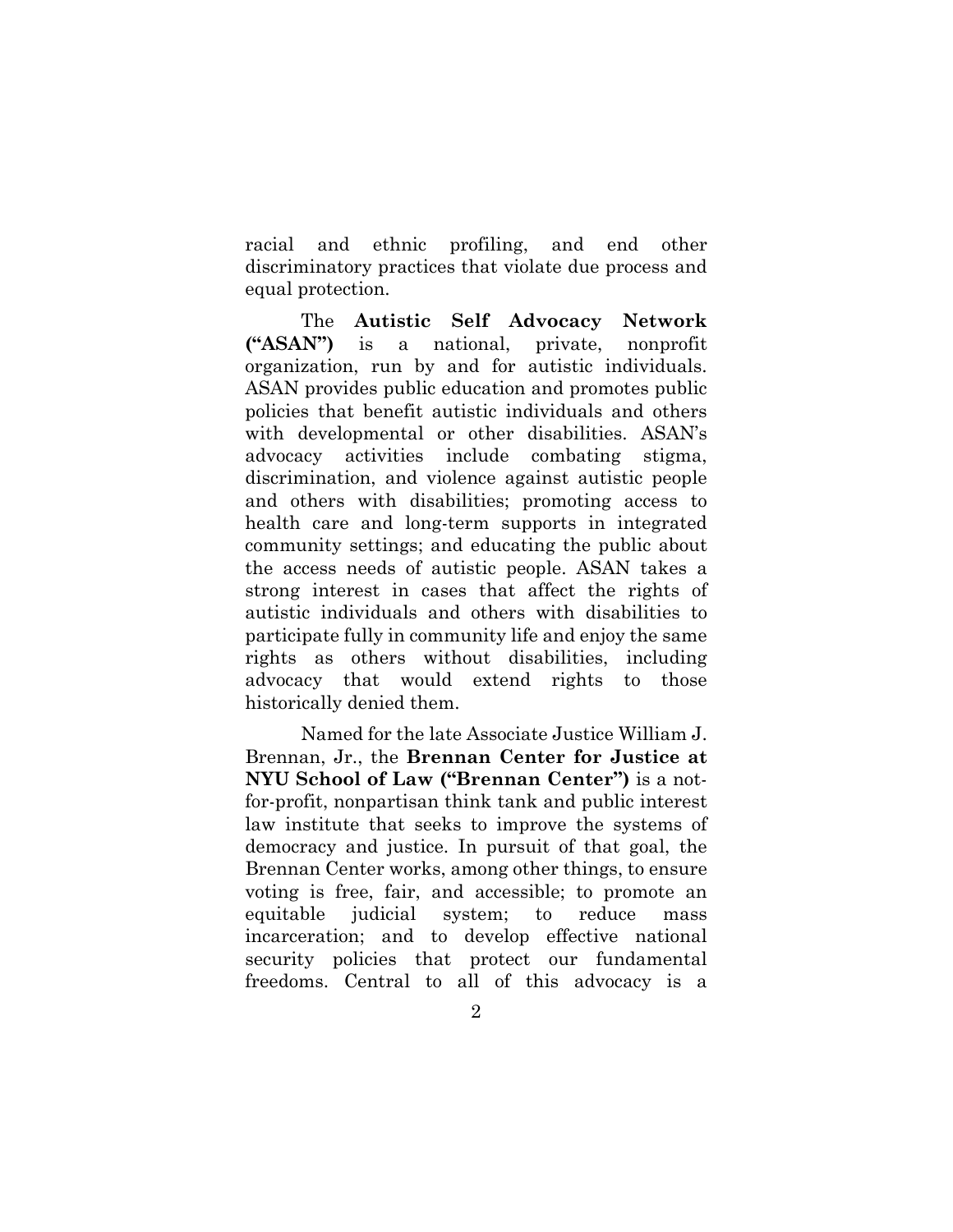commitment to racial justice and principled constitutional jurisprudence, both of which are imperiled by the perpetuation of the *Insular Cases*. The Brennan Center regularly appears as an amicus before the Supreme Court in cases involving democracy issues. This brief does not purport to convey the position, if any, of New York University School of Law.

**Dēmos** is a "think and do" tank that powers the movement for a just, inclusive, multi-racial democracy. Founded in 2000, Dēmos deploys research, advocacy, litigation, multi-platform communications, and deep partnerships with grassroots organizations to remove barriers to political participation and economic justice. Dēmos—which means "the people" is the root word of democracy. Its policy platform includes advocating for the rights of territories to decolonization and full sovereignty and selfdetermination.

The **Human Rights Campaign ("HRC")**, represents more than three million members and supporters. It strives to end discrimination against lesbian, gay, bisexual, transgender, and queer ("LGBTQ") people and realize a world in which LGBTQ people are ensured of their basic equal rights and can be open, honest, and safe at home, at work, in school, and in every community.

**Lambda Legal Defense and Education Fund, Inc. ("Lambda Legal")** is the nation's largest legal organization committed to achieving the full recognition of the civil rights of lesbian, gay, bisexual, and transgender ("LGBT") people and everyone living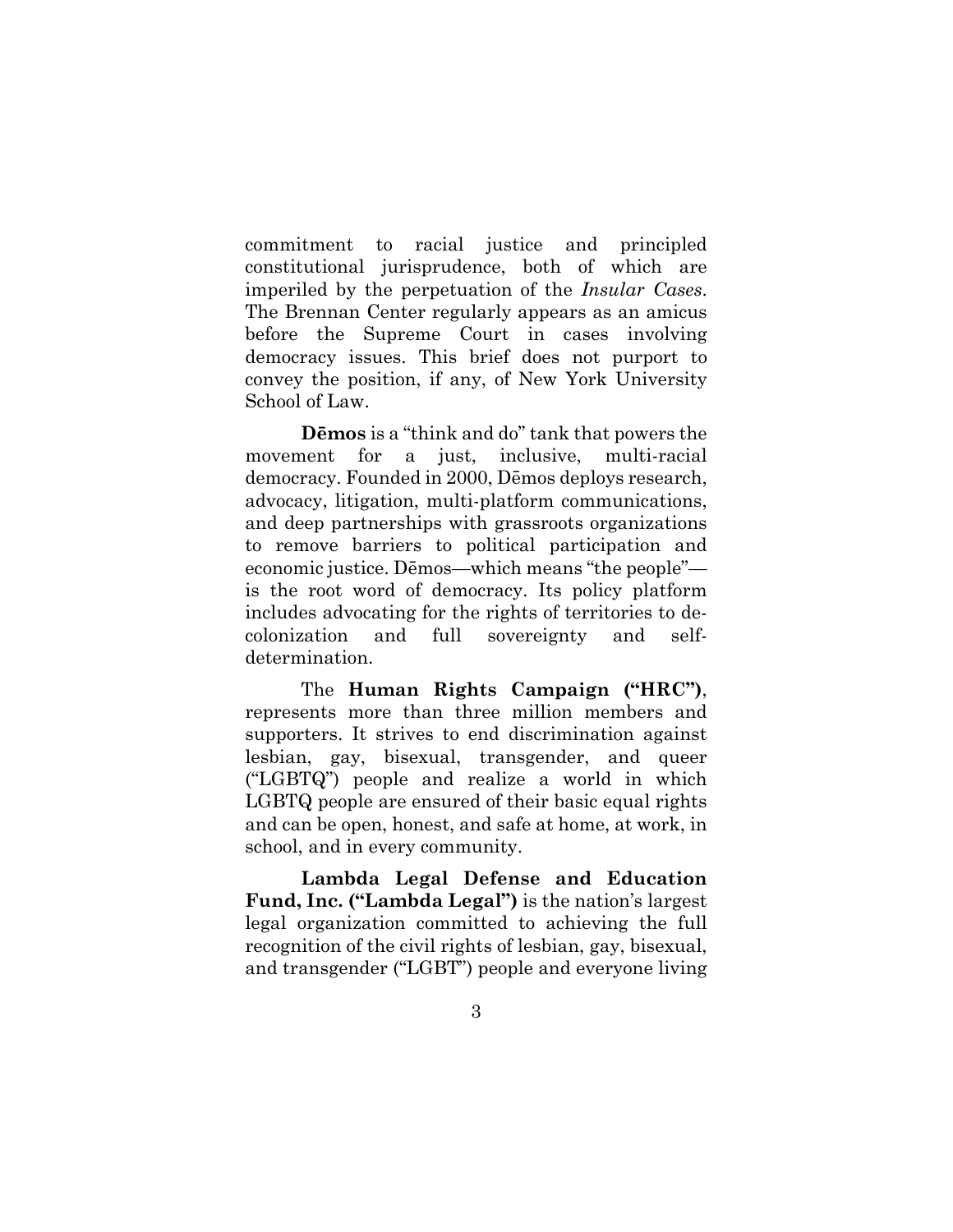with HIV through impact litigation, education, and public policy work. Lambda Legal has served as counsel or amicus in seminal cases regarding the rights of LGBT people and people living with HIV. *See, e.g.*, *Obergefell v. Hodges*, 576 U.S. 644 (2015) (counsel); *Lawrence v. Texas*, 539 U.S. 558 (2003) (counsel); *Romer v. Evans*, 517 U.S. 620 (1996) (counsel). It has also served as counsel of record or consultant in cases involving the federal constitutional rights of LGBT people in the U.S. territories. Lambda Legal has fought the misapplication of the racist *Insular Cases* to improperly limit the federal constitutional rights of LGBT people in the U.S. territories.

**LatinoJustice PRLDEF** is a national civil rights legal defense fund that seeks to protect the civil, constitutional, and human rights of the Latino/a community in the United States and Puerto Rico. Founded in 1972 as the Puerto Rican Legal Defense and Education Fund, LatinoJustice has for five decades advocated against systemic discriminatory practices and policies that adversely impact Latinos/as by seeking to ensure the constitutional rights and equal protection of all Latinos/as are upheld. LatinoJustice has a strong interest in ensuring that the full citizenship rights afforded by the Constitution are enforced and applied fairly to all Puerto Ricans.

**The Leadership Conference on Civil and Human Rights ("The Leadership Conference")**, founded in 1950, is a nonprofit, nonpartisan organization and the oldest, largest, and most diverse civil and human rights coalition in the United States.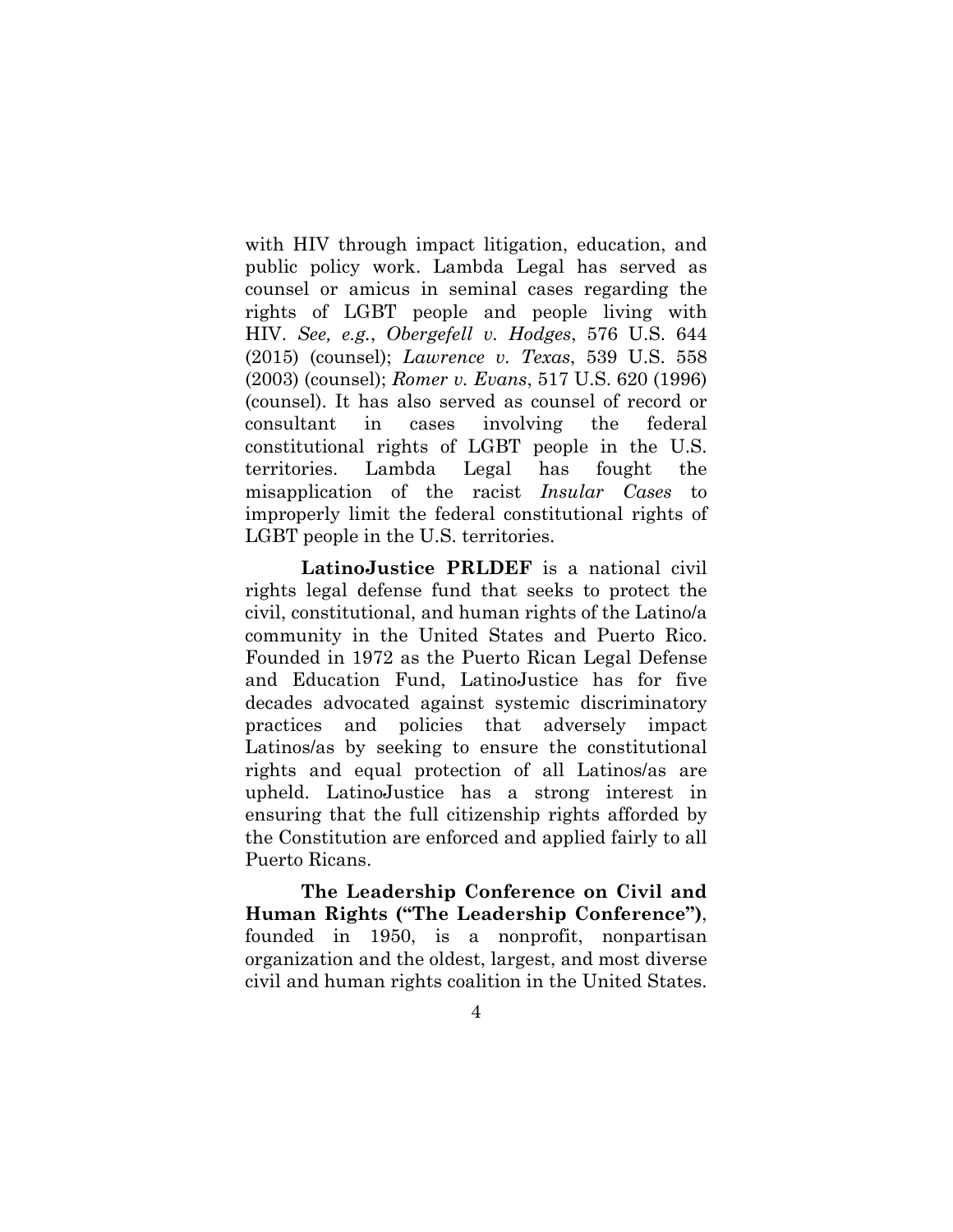The Leadership Conference is committed to the advancement of civil and human rights of every person in the United States, including the U.S. territories. Its work is to fight discrimination in all its forms and expand opportunity and fairness for all, including the elimination of political disenfranchisement and the denial of benefits. Towards those ends, The Leadership Conference has participated as amicus in cases of great public importance that will affect many individuals other than the parties before the court and the interests of constituencies in its coalition.

Founded in 1973, **OCA—Asian Pacific American Advocates ("OCA")** is a national nonprofit, membership-driven civil rights organization based in Washington, D.C. with over 50 chapters and affiliates around the country. OCA is dedicated to advancing the social, political, and economic wellbeing of Asian American and Pacific Islanders ("AAPIs"). Touching hundreds of thousands of AAPIs each year, OCA works with its organizational partners, members, chapters, and supporters to empower the next generation of leaders. And central to its policy and advocacy work is the promotion of racial equity and the fight against hate speech, xenophobia, and discrimination.

The **Washington Lawyers' Committee for Civil Rights and Urban Affairs ("WLC")**, founded in 1968, is a nonprofit, nonpartisan organization that works to create legal, economic, and social equity. WLC fights discrimination against all people, recognizing in particular the central role that current and historic race discrimination plays in sustaining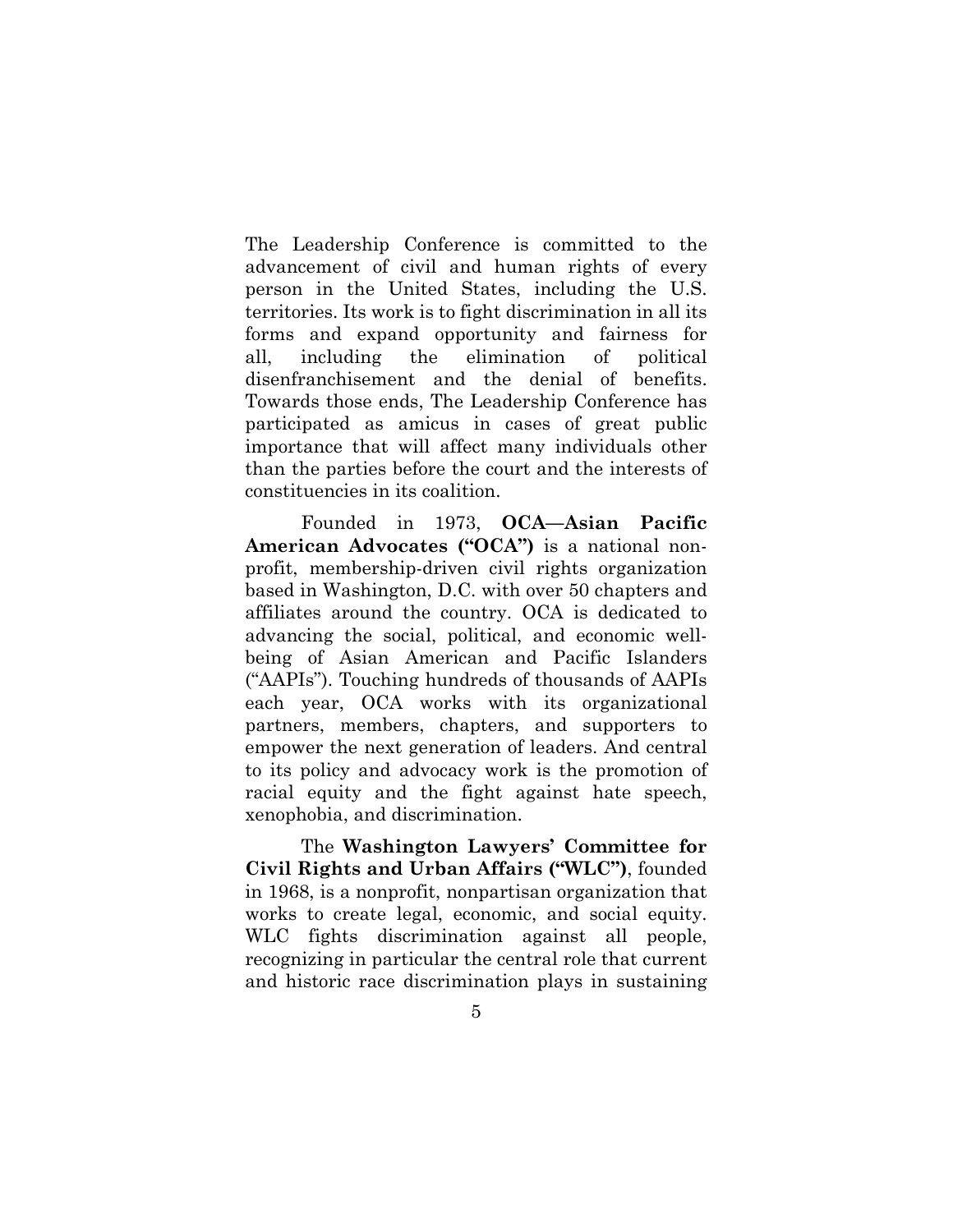inequity. As part of its work, WLC frequently combats government practices that disproportionately exclude individuals of color.

Amici curiae support the grant of certiorari in this case to overrule the *Insular Cases*.

#### **SUMMARY OF ARGUMENT**

<span id="page-11-0"></span>This case presents a rare opportunity to squarely address the *Insular Cases* and their deeply problematic "territorial incorporation doctrine." The Court has repeatedly warned against expanding the *Insular Cases*, yet the Tenth Circuit here did just that—applying their colonial-era reasoning to a dispute concerning the Fourteenth Amendment's Citizenship Clause, which those decisions did not address. The *Insular Cases* have long been a stain on this Court's jurisprudence, poorly reasoned, unfounded in the text, and resting on racial stereotypes. This case presents an opportunity to repudiate the decisions once and for all.

Decided over a hundred years ago, the *Insular Cases* contrived a distinction between "incorporated" and "unincorporated" U.S. territories. Incorporated territories, such as Alaska, were destined for statehood, the Court assumed, and the Constitution applied in full there. In so-called "unincorporated" territories, however—namely, those Congress had not expressly deemed bound for statehood—the Constitution applied only "in part." *Boumediene v. Bush*, 553 U.S. 723, 757 (2008) (describing reasoning of *Insular Cases*). That distinction was never grounded in the Constitution's text, purpose, or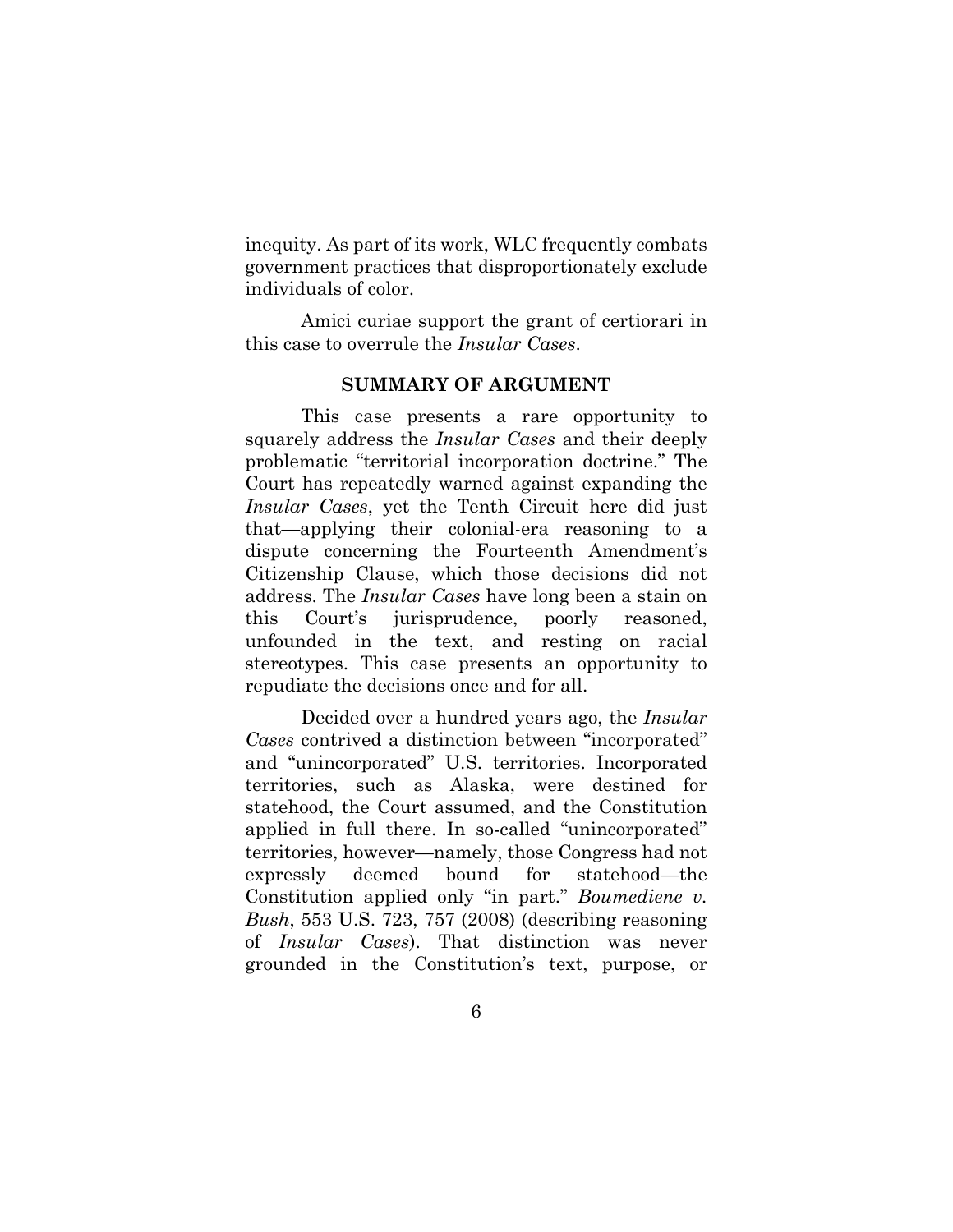history. It rested solely on racist assumptions about the territories' inhabitants.

Despite the bigotry they represent, the *Insular Cases* remain on the books. Their doctrine casts a pall on the rights of residents of the territories—including American Samoa. And notwithstanding the Court's clear warnings against extending them, lower courts, including the Tenth Circuit here, continue to apply them to new contexts.

The Court should grant review to correct the Tenth Circuit's error and finally overrule the *Insular Cases*' territorial incorporation doctrine.

#### **ARGUMENT**

## **I. The Tenth Circuit Erred By Extending the** *Insular Cases* **Despite this Court's Repeated Warnings Not To Do So.**

<span id="page-12-1"></span><span id="page-12-0"></span>More than 120 years ago, the *Insular Cases* invented a distinction between "incorporated" and "unincorporated" territories that remains a stain on our constitutional jurisprudence to this day. The justification, scope, and implications of that distinction were notoriously difficult to grasp from the start. As Justice John Marshall Harlan remarked in dissent, "th[e] idea of 'incorporation' ha[d] some occult meaning which [his] mind d[id] not apprehend." *Downes v. Bidwell*, 182 U.S. 244, 391 (1901) (Harlan, J., dissenting).

The doctrine of territorial incorporation holds that "the Constitution applies in full in incorporated Territories surely destined for statehood" but only "in part" in "unincorporated" noncontiguous islands.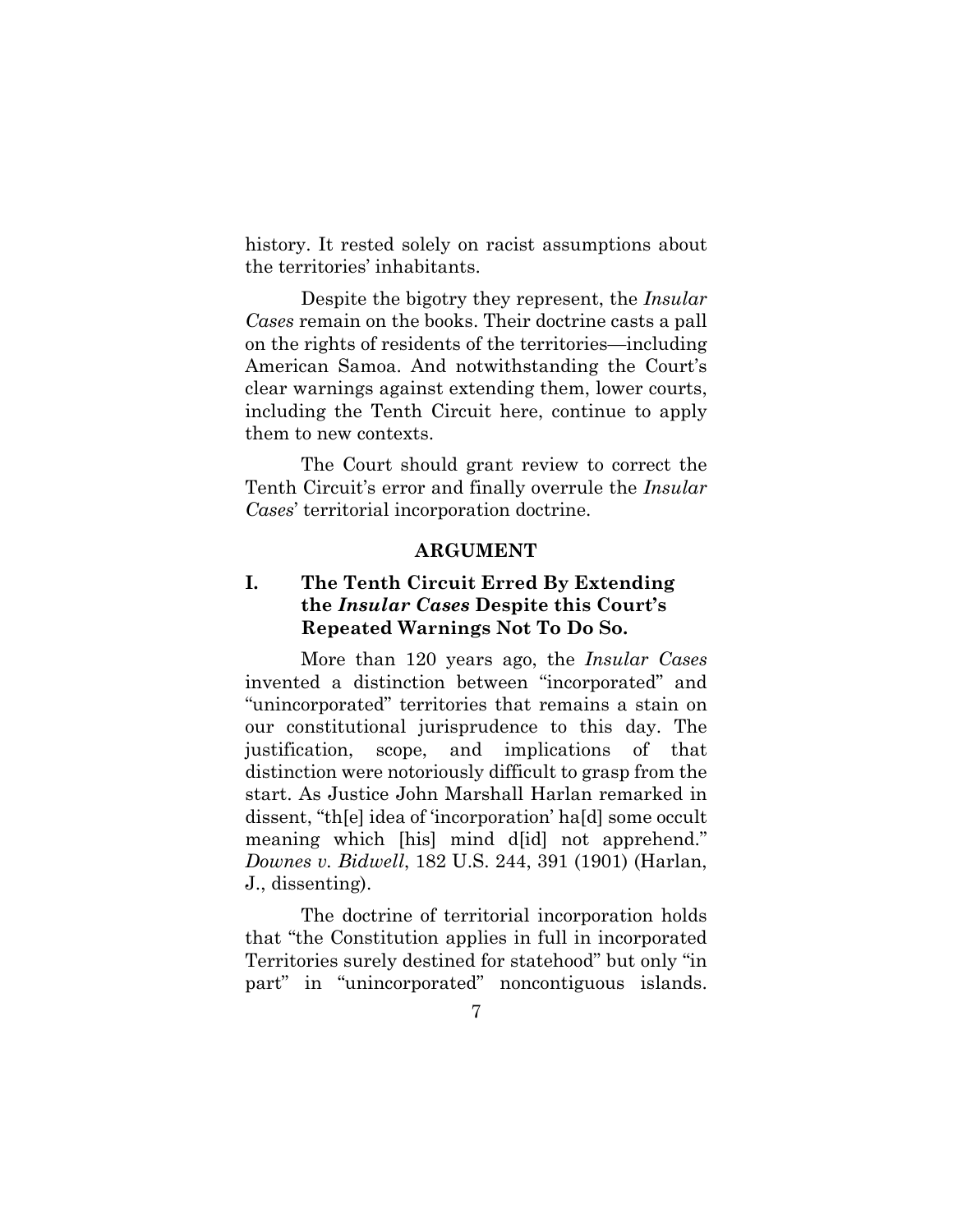*Boumediene*, 553 U.S. at 757. But that distinction finds no support in the Constitution's text or purpose. The doctrine ignored more than a century of practice providing that the Constitution followed the flag into national territory.[2](#page-13-0) In short, as Justice Gorsuch recently noted, "[t]he Insular Cases' departure from the Constitution's original meaning has never been much of a secret." *United States v. Vaello Madero*, 142 S. Ct. 1539, 1555 (2022) (Gorsuch, J., concurring).

In addition to being unmoored from the text and history of the Constitution, the doctrine rests on racist assumptions about the people living in the overseas territories that the Court labeled as "unincorporated." Yet "[n]othing in [the Constitution] authorizes judges to engage in the sordid business of segregating Territories and the people who live in them on the basis of race, ethnicity, or religion." *Id.* at 1554.

For decades, members of the Court have questioned the *Insular Cases*' reasoning and legacy, and have warned lower courts against expanding them. As noted above, Justice Harlan was a critic from the outset. Justice Fuller also questioned the mystical-sounding "incorporation" doctrine. *See Downes*, 182 U.S. at 373 (Fuller, J., dissenting).

<span id="page-13-0"></span><sup>2</sup> Christina Duffy Burnett, Untied *States: American Expansion and Territorial Deannexation*, 72 Univ. Chi. L. Rev. 797, 824–34 (2005) (explaining that before the *Insular Cases*, the Constitution had generally been regarded as applying in the territories, either of its own force or through Congressional extension).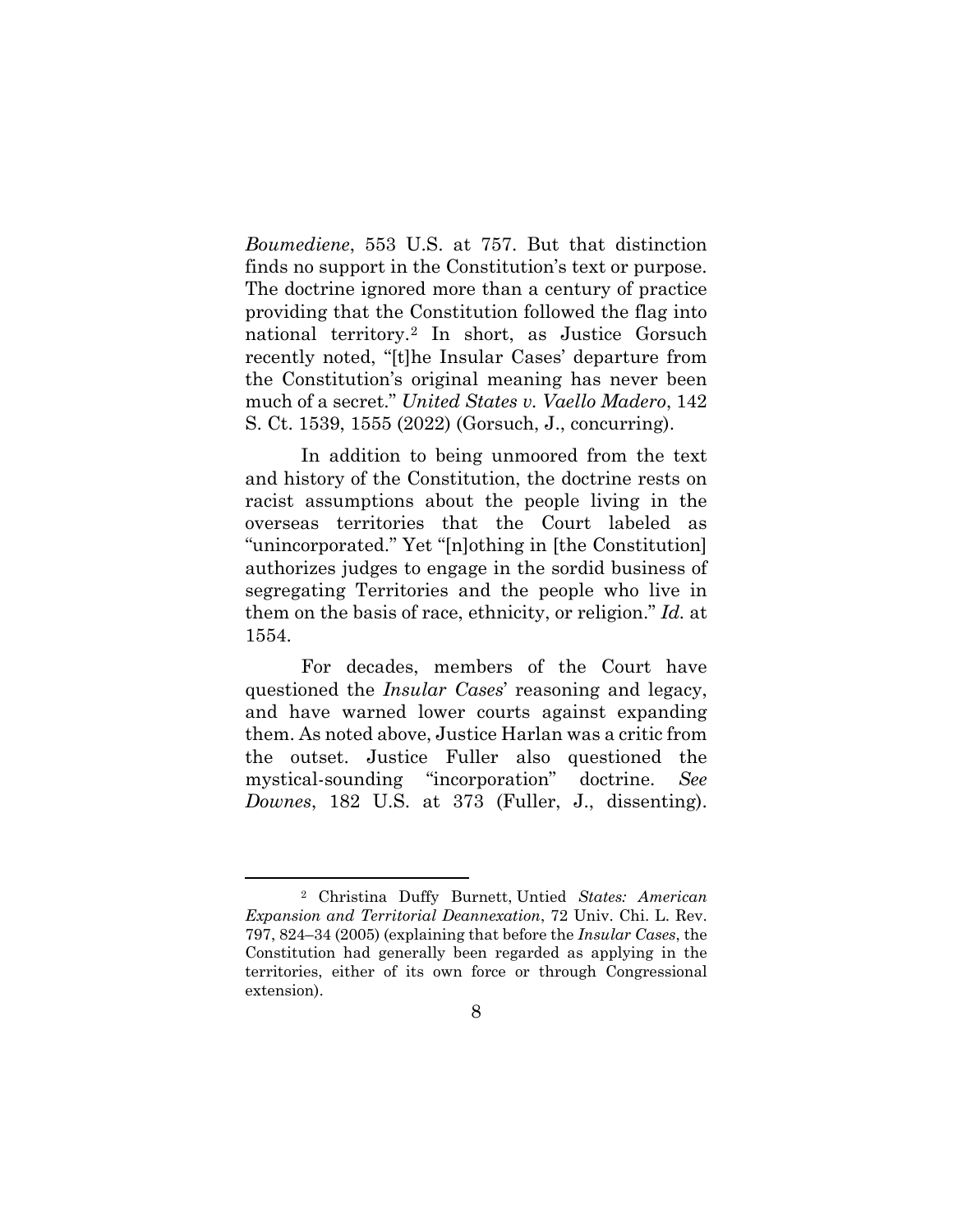Criticism of the *Insular Cases* has only increased since then.

In 1957, a four-Justice plurality warned "that neither the [*Insular*] cases nor their reasoning should be given any further expansion." *Reid v. Covert*, 354 U.S. 1, 14 (1957) (plurality opinion). *Reid* criticized territorial incorporation as "dangerous" for allowing the very government the Constitution protected against to decide when those protections apply in U.S. territories. As the plurality explained, "[t]he concept that . . . constitutional protections against arbitrary government are inoperative when they become inconvenient . . . if allowed to flourish would destroy the benefit of a written Constitution . . . ." *Id*.

In 1978, another four-Justice plurality echoed *Reid*, noting that "[w]hatever the validity" of those "old cases," the *Insular Cases* were "clearly not authority for questioning the application . . . of the Bill of Rights" in Puerto Rico. *Torres v. Puerto Rico*, 442 U.S. 465, 475–76 (1979) (Brennan, J., concurring in the judgment). And just two years ago, the Court acknowledged that the *Insular Cases* are now "muchcriticized," again questioned their continued validity, and reaffirmed that they should be limited to their facts. *See Fin. Oversight & Mgmt. Bd. for P.R. v. Aurelius Inv., LLC*., 140 S. Ct. 1649, 1665 (2020) (citing *Reid* for proposition that *Insular Cases* "should not be further extended").

Although the Court has cast doubt on their validity, it has not overruled the *Insular Cases*. As a result, lower courts continue to struggle with the doctrine, entangling themselves in questions of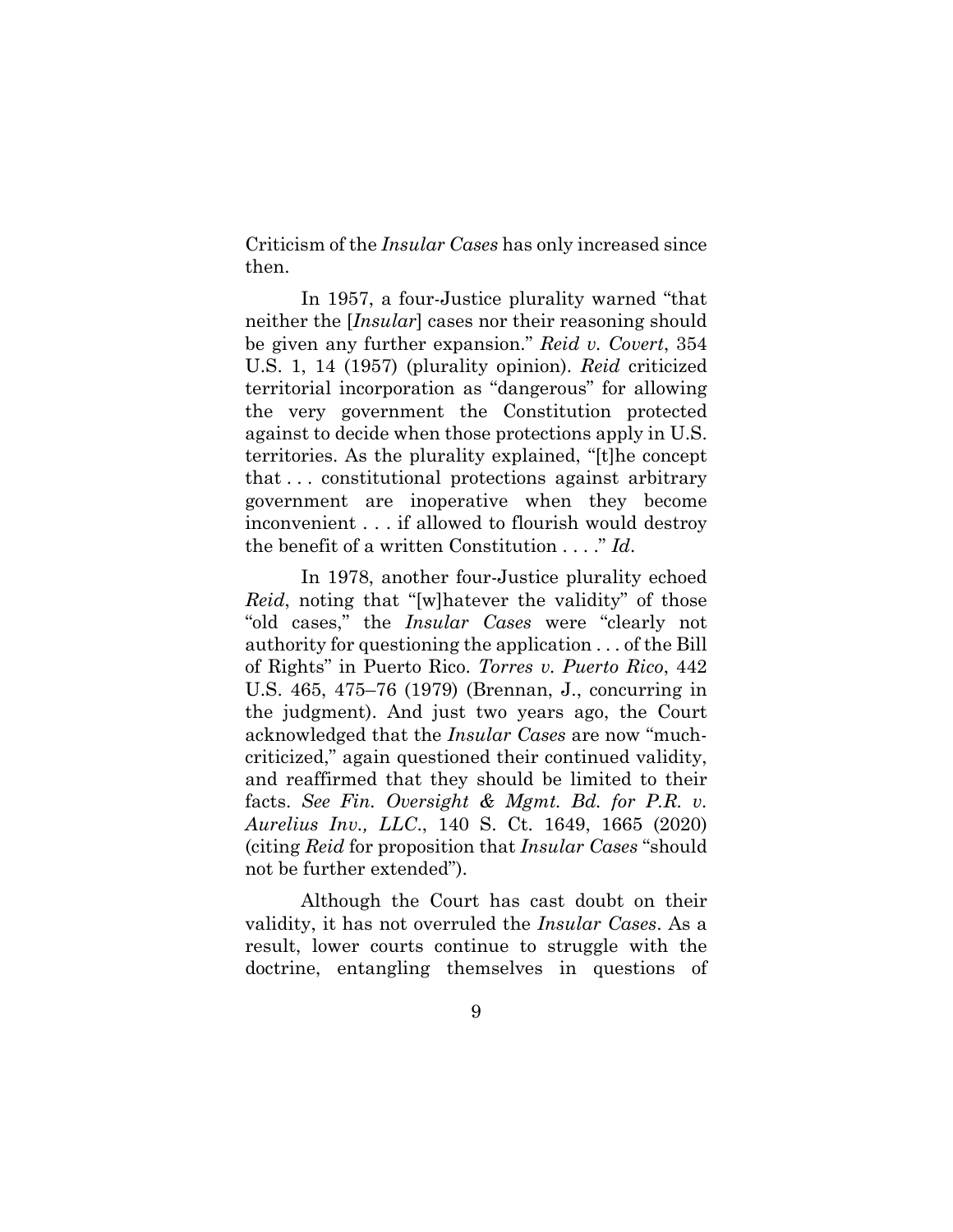territorial incorporation to interpret rights and constitutional provisions the *Insular Cases* never addressed.

Like *Korematsu v. United States*, 323 U.S. 214 (1944), another decision that was "gravely wrong the day it was decided," *Trump v. Hawaii*, 138 S. Ct. 2392, 2423 (2018), the *Insular Cases* will, without the Court's intervention, continue to "lie[] about like a loaded weapon[,] ready for the hand of any authority that can bring forward a plausible claim of an urgent need." *Korematsu*, 323 U.S. at 246 (Jackson, J., dissenting).

Here, the Tenth Circuit expressly relied on, and expanded, the doctrine of territorial incorporation. It announced that "[t]he Insular Cases grapple with the thorny question at the heart of this case" and that "[t]his case falls squarely in that line of caselaw." *Fitisemanu v. United States*, 1 F.4th 862, 873 (10th Cir. 2021). It held that the case "call[ed] for the extension of another constitutional provision to another unincorporated territory." *Id.* And it reasoned that territorial incorporation's "flexibility . . . gives federal courts significant latitude to preserve traditional cultural practices that might otherwise run afoul of individual rights enshrined in the Constitution." *Id.* at 870–71. Ultimately, it refused to apply the Citizenship Clause to American Samoa precisely because it is an "unincorporated territory*." Id*. at 877. That is the sort of "further expansion" of a flawed doctrine that this Court foreclosed since *Reid*. *See* 354 U.S. at 14.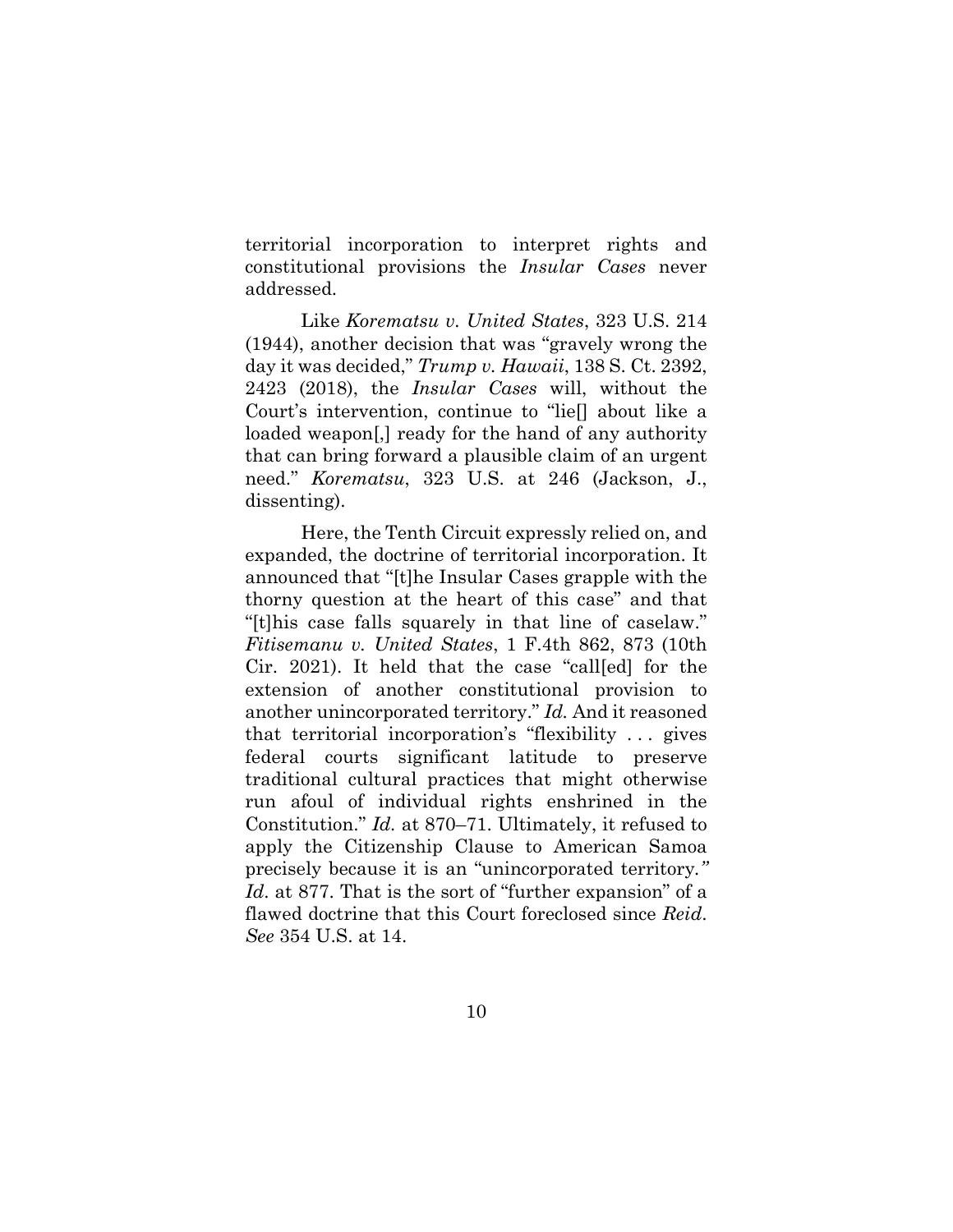Nor is the court below alone. In *Conde Vidal v. Garcia-Padilla*, a federal district court ruled that the constitutional right of same-sex couples to marry— "'fundamental . . . in all States'"—did not apply to Puerto Rico because it was an unincorporated territory. 167 F. Supp. 3d 279, 282, 286–87 (D.P.R. 2016) (quoting *Obergefell v. Hodges*, 135 S. Ct. 2584, 2607–08 (2015)). The district court looked to the "particular condition of Puerto Rico in relation to the Federal Constitution" to hold that this Court's ruling in *Obergefell* did not apply there because of "underlying cultural, social and political currents" specific to the territory. *Id.* at 286. The First Circuit reversed. *In re Conde Vidal*, 818 F.3d 765, 767 (1st Cir. 2016).

Similarly, in *United States v. Baxter*, the Third Circuit held that the Fourth Amendment does not protect persons arriving in the U.S. Virgin Islands from one of the 50 states from warrantless searches and seizures. 951 F.3d 128, 129 (3d Cir. 2020), *cert. denied*, 141 S. Ct. 1269 (2021). Relying on precedent grounded in the fiction of "unincorporated" territories, the court concluded that Congress could devise an international "border" between the Virgin Islands and the 50 states such that the border-search exception to the Fourth Amendment applied. *Id*. at 131, 133 n.11 (citing *United States v. Hyde*, 37 F.3d 116, 121 (3d Cir. 1994) (discussing *Downes*, 182 U.S. 244 and its distinction between "incorporated" and "unincorporated" territories)).

These cases show that, as Justice Gorsuch recently observed, "[l]ower courts continue to feel constrained to apply" the *Insular Cases*. *Vaello*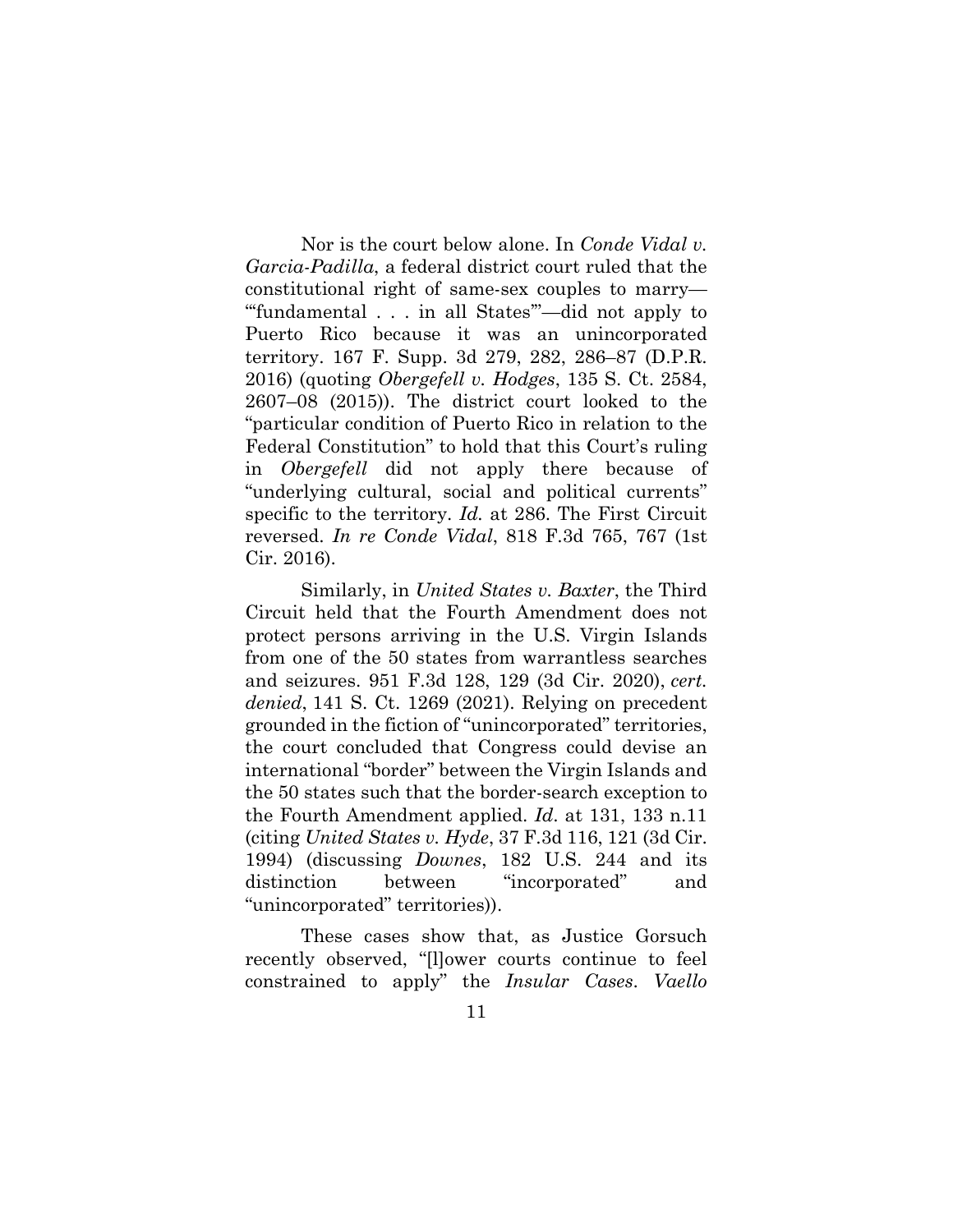*Madero*, 142 S. Ct. at 1555 (Gorsuch, J., concurring); *see, e.g.*, *Tuaua v. United States*, 788 F.3d 300, 306–07 (D.C. Cir. 2015) (looking to *Insular Cases* and the territorial incorporation doctrine in deciding the reach of the Citizenship Clause of the Fourteenth Amendment); *Montalvo v. Colon*, 377 F. Supp. 1332, 1336–42 (D.P.R. 1974) (considering, in light of the *Insular Cases*, whether the right to personal privacy in Supreme Court precedent concerning abortion applies in Puerto Rico); *see also, e.g.*, *Segovia v. Bd. of Election Comm'rs.*, 201 F. Supp. 3d 924, 938–39 (N.D. Ill. 2016) (citing criticism of *Insular Cases*, noting that the "court's task, however, is not to opine on the wisdom or fairness of" doctrine).

Unchecked, this scattershot approach to interpreting the Constitution is a recipe for arbitrary double standards. The Tenth Circuit's approach is illustrative. It framed the test for deciding whether a right applies in the unincorporated territories as asking, first, whether the right is a peculiar brand of "fundamental":

> Fundamental has a distinct and narrow meaning in the context of territorial rights. Even rights that we would normally think of as fundamental, such as the constitutional right to a jury trial, are not fundamental under the framework of the Insular Cases. Instead, only those principles which are the basis of all free government establish the rights that are fundamental for Insular purposes.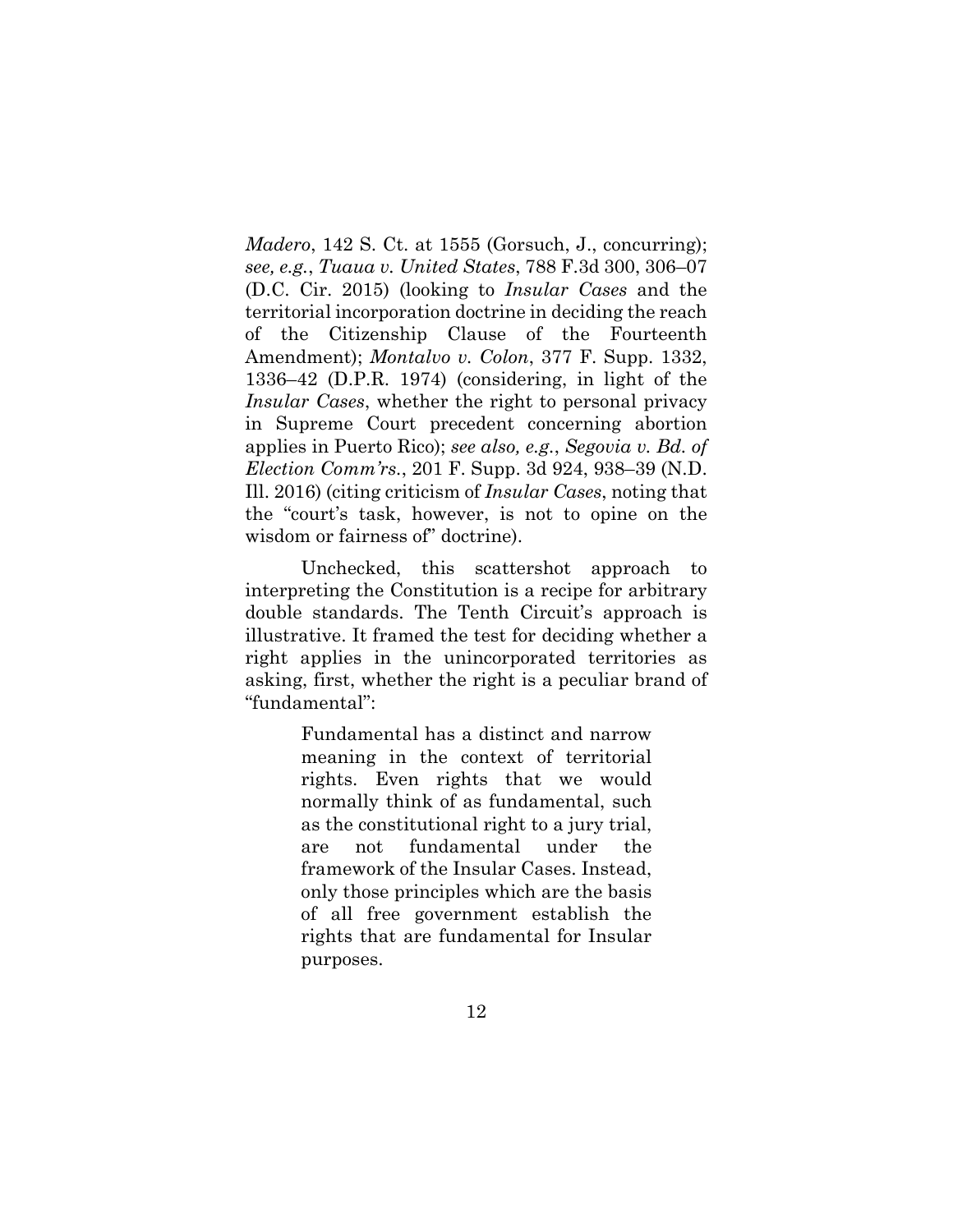*Fitisemanu*, 1 F.4th at 878 (internal citations, quotation marks, and brackets omitted). Under this formula, courts must assess whether rights this Court has long deemed fundamental are "fundamental for Insular purposes," *id*. (internal quotation marks and citation omitted), such that they apply to the territories. There is simply no objective yardstick by which such distinctions can be drawn. The Court should halt this confusion and propensity to extend the irredeemable *Insular Cases*.

### **II. The** *Insular Cases***' Doctrine of Territorial Incorporation Should be Overruled.**

<span id="page-18-0"></span>As detailed above, members of the Court have long criticized the *Insular Cases*. Almost no one defends the decisions at this point. This case provides the ideal opportunity to overrule them once and for all.

The Court should do so for two main reasons. First, the *Insular Cases* are "egregiously wrong as a matter of law." *See Ramos v. Louisiana*, 140 S. Ct. 1390, 1414 (2020) (Kavanaugh, J., concurring) (discussing considerations guiding inquiry on whether to overrule constitutional decision). The territorial incorporation doctrine has no foundation in either the Constitution's text or history and cannot be squared with our structure of a limited federal government of enumerated powers. It is an anomaly lacking a "home in our Constitution or its original understanding." *Vaello Madero*, 142 S. Ct. at 1554 (Gorsuch, J., concurring).

Second, the doctrine rests on obsolete and offensive notions of racial inferiority that have no place in our jurisprudence. *See Ramos*, 140 S. Ct. at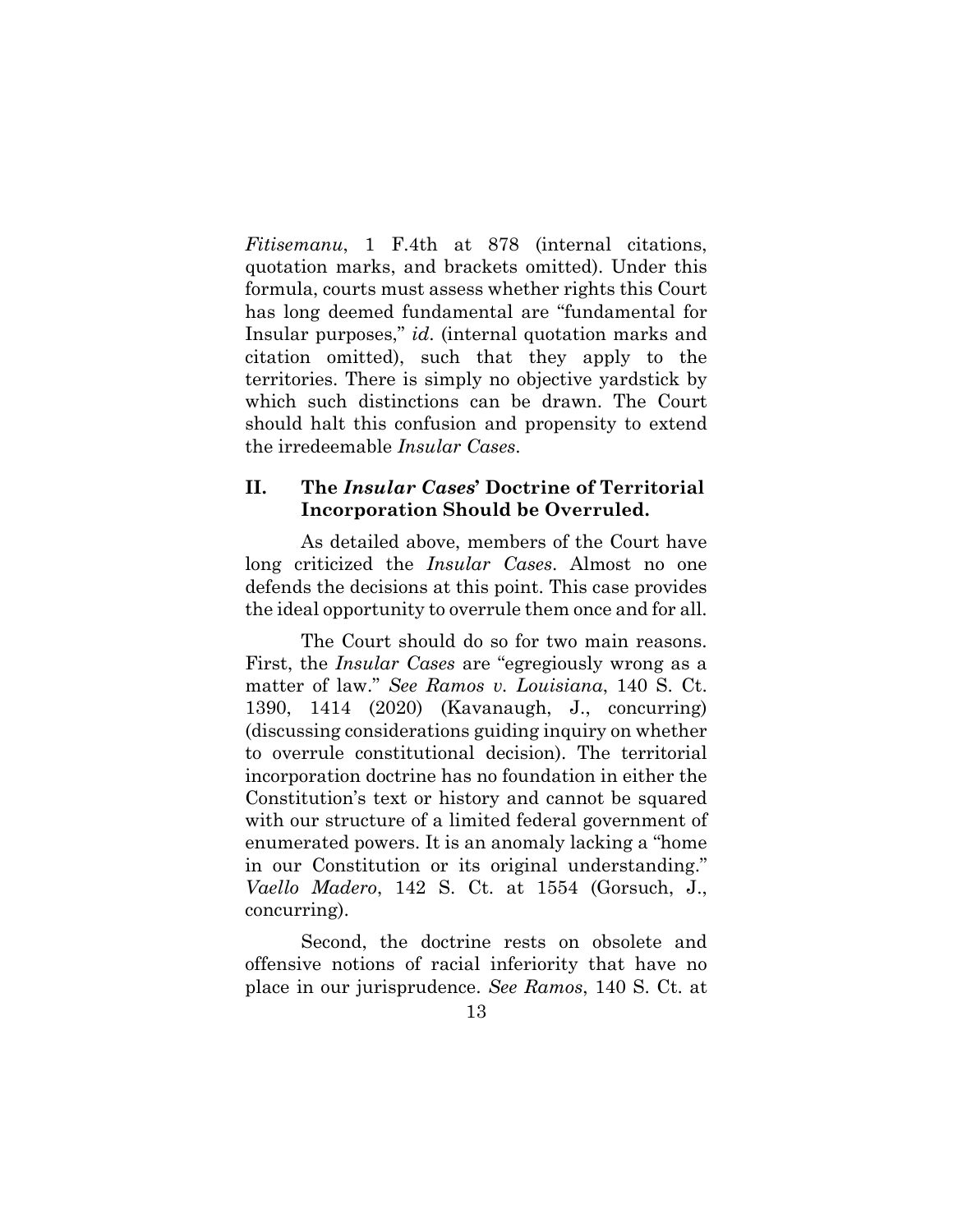1417–19 (Kavanaugh, J., concurring) (Whether a decision "causes significant negative consequences" may depend on whether it "tolerates and reinforces a practice that is thoroughly racist in its origins and has continuing racially discriminatory effects[.]").

## **A. The** *Insular Cases***' principle of "unincorporated territories" has no foundation in the text or original understanding of the Constitution.**

Territorial incorporation was, from the start, at war with bedrock principles of a national government constrained by the Constitution. By 1901, it was well settled that in governing territories, "Congress [was] supreme" and held "all the powers of the people of the United States . . . ." *First Nat'l Bank v. Yankton Cnty.*, 101 U.S. 129, 133 (1879). But Congress' authority over territories yielded to "restrictions . . . expressed" or "necessarily implied" in the Constitution. *Murphy v. Ramsey*, 114 U.S. 15, 44 (1885). Even as it exercised its broad powers to govern national lands, Congress could not act outside of the Constitution's boundaries. *See, e.g.*, *Reynolds v. United States*, 98 U.S. 145, 162 (1878) ("Congress cannot pass a law for the government of the Territories . . . prohibit[ing] the free exercise of religion.").

The *Insular Cases* ignored these elemental principles in concluding that parts of the Constitution could be withheld until Congress saw fit to "incorporate" territories. As dissenting Justices explained at the time the doctrine was invented, the decisions carved out a novel and unfounded exception to the precept of limited national government with no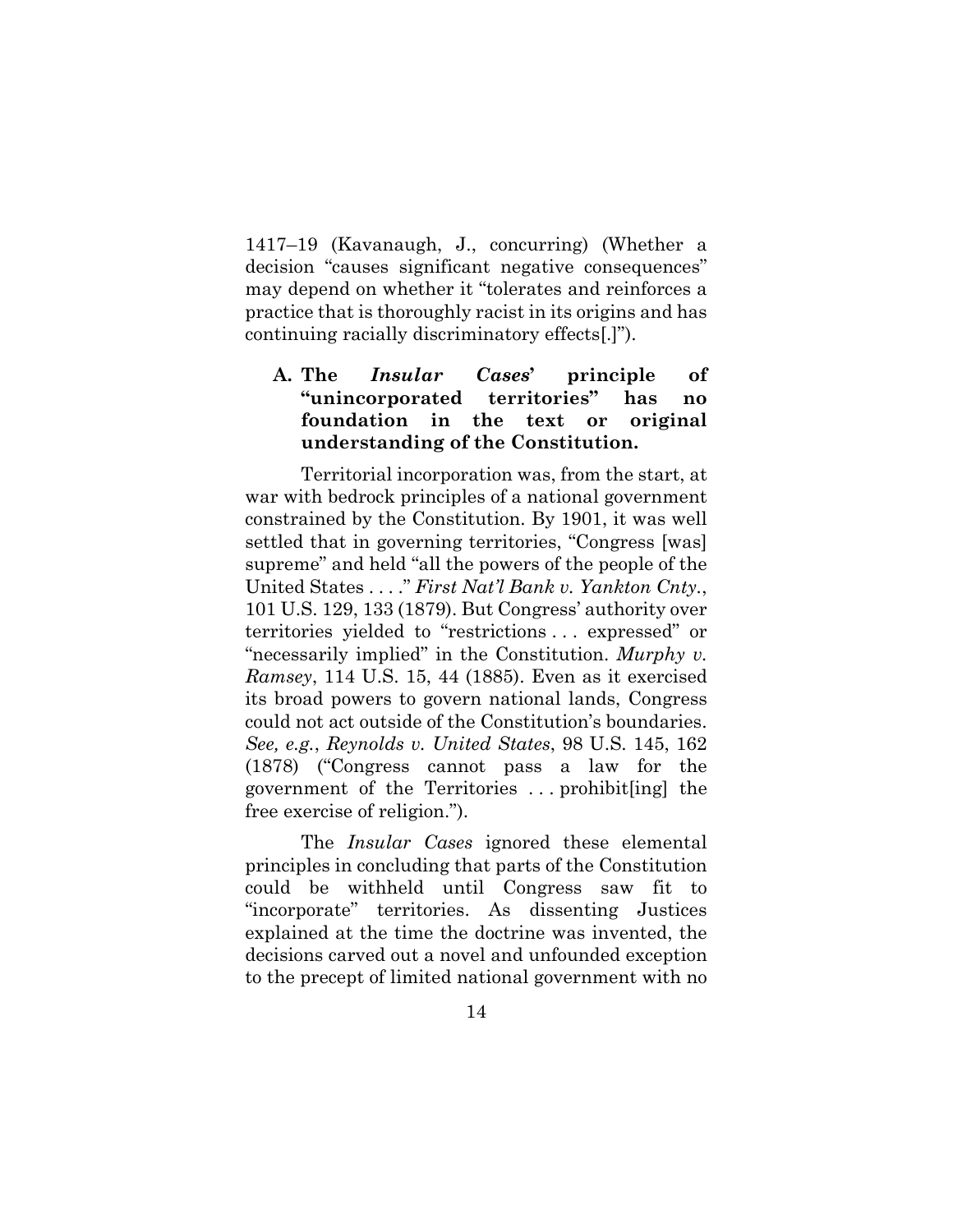mooring in the Constitution's text or history. *See Downes*, 182 U.S. at 380 (Harlan, J., dissenting) (notion that territories could be held "as mere colonies" was "inconsistent with the spirit and genius, as well as the words, of the Constitution").

That departure was anomalous when written. Not even the Justices who fabricated the *Insular Cases*' doctrine understood their efforts to be grounded in the Constitution's text or meaning. Justice Brown, for his part, thought that applying the Constitution made little sense in territories "inhabited by alien races, differing from us in religion, customs, laws, methods of taxation, and modes of thought." *Downes*, 182 U.S. at 287. Justice White, in turn, surmised that whether the Constitution applied to a territory depended on "the situation of the territory and its relations to the United States," and, in particular, whether Congress had expressed an intent to incorporate that territory into the United States. *Id.* at 293, 339 (White, J., concurring); *see also Vaello Madero*, 142 S. Ct. at 1553–54 (Gorsuch, J., concurring) (discussing origins of the territorial incorporation doctrine). Justice White's "incorporation" theory ultimately prevailed. But like Justice Brown's theory, it lacked any textual or historical foundation.

The dissenting Justices in *Downes* correctly criticized the origin and implications of the "incorporation" theory. Justice Harlan announced that the "idea of 'incorporation' has some occult meaning" and is "enveloped in some mystery which [he was] unable to unravel," with the result of adopting "a colonial system such as exists under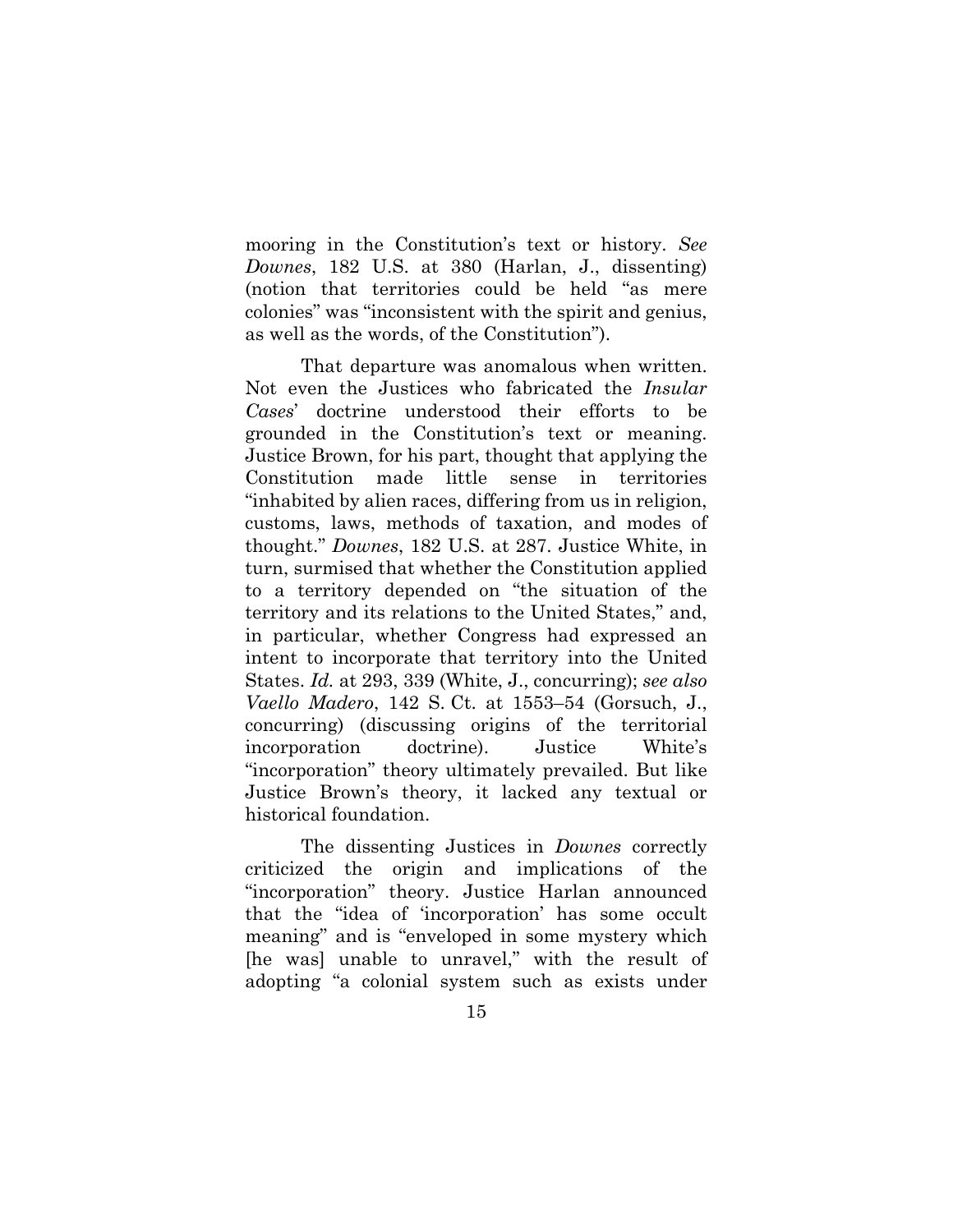monarchical governments." 182 U.S. at 391 (Harlan, J., dissenting). Justice Fuller similarly rebuked the idea of "incorporation" "as if possessed of some occult meaning." *Id.* at 373 (Fuller, J., dissenting); *see also Vaello Madero*, 142 S. Ct. at 1555 (Gorsuch, J., concurring) (explaining that "[e]ven commentators at the time [of the *Insular Cases*] understood that the notion of territorial incorporation was a thoroughly modern invention.").

The *Insular Cases*' departure from constitutional norms, anomalous then, remains so today. Indeed, with the exception of a few decisions in the *Insular Cases* grouping,<sup>[3](#page-24-0)</sup> the Court has never said

<sup>3</sup> Seven of the *Insular Cases* relied on the territorial incorporation doctrine to find certain constitutional provisions "inapplicable" in unincorporated territories: *Balzac v. Porto Rico*, 258 U.S. 298, 309 (1922) (holding Sixth Amendment right to jury trial inapplicable in Puerto Rico); *Ocampo v. United States*, 234 U.S. 91, 98 (1914) (Fifth Amendment grand jury provision inapplicable in the Philippines); *Dowdell v. United States*, 221 U.S. 325, 332 (1911) (jury trial right inapplicable in Philippines); *Dorr v. United States*, 195 U.S. 138, 149 (1904) (constitutional right to trial by jury did not extend to Philippines unless provided by Congress); *Hawaii v. Mankichi*, 190 U.S. 197, 223–24 (1903) (grand jury and unanimous verdict guarantee inapplicable in Hawaiʻi); *Dooley v. United States*, 182 U.S. 222, 236 (1901) (holding Export Clause inapplicable in Puerto Rico); *Downes v. Bidwell*, 182 U.S. 244, 347 (holding Uniformity Clause inapplicable in Puerto Rico). Rejecting this doctrine would thus likely mean directly overruling at least these seven decisions. However, four of them—*Mankichi*, *Dorr*, *Dowdell*, and *Ocampo* are presumptively obsolete and overruled *de facto*, because they addressed the applicability of constitutional provisions in what are now former territories, specifically, the Philippines (an independent republic for over seven decades) and Hawaiʻi (a state since 1959). *See* Bryan A. Garner, et al., *The Law of*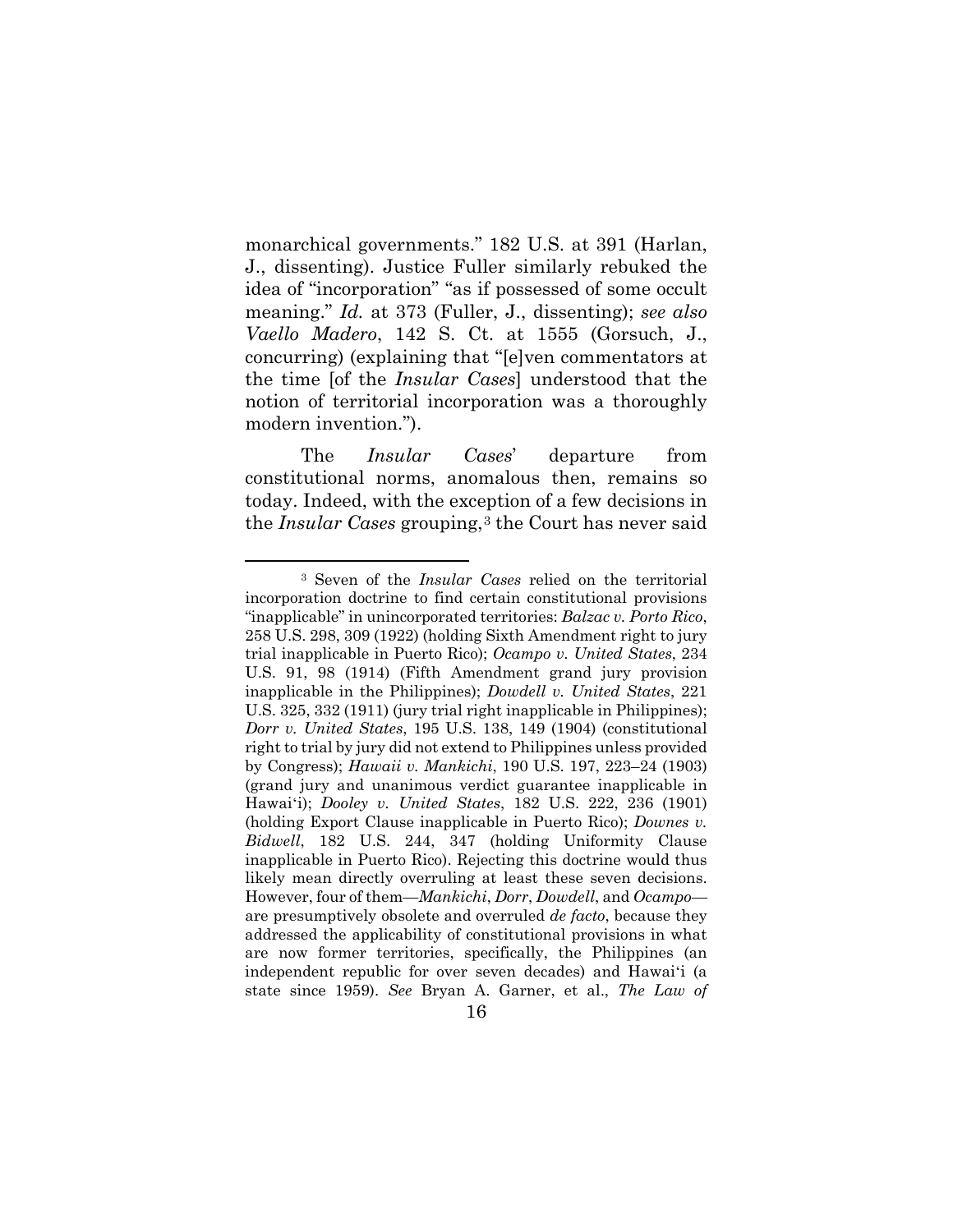that the Constitution's constraints on national government apply differently in U.S. territories. To the contrary, it has been clear that the Constitution endows Congress with the "power to acquire, dispose of, and govern territory, *not* the power to decide when and where its terms apply." *Boumediene*, 553 U.S. at 765 (emphasis added). This case affords the Court an opportunity to correct that aberrant territorial incorporation doctrine once and for all.

## **B. The** *Insular Cases***' principle of "unincorporated" territories is based on racist assumptions that are widely rejected today, and should be rejected for that reason.**

The *Insular Cases*' lack of foundation in the Constitution's text, structure, or history is reason enough to overrule them. But there is another compelling reason to discard their doctrine: the *Insular Cases* are "premised on beliefs" of the racial inferiority of the territories' residents that are "both odious and wrong." *Vaello Madero*, 142 S. Ct. at 1560 n.4 (Sotomayor, J., dissenting). The decisions infamously rest on pernicious racist assumptions that were wrong from the start and anathema today. Their continuing vitality in the canon taints the constitutional framework. The Court should repudiate them.

The *Insular Cases* were prompted by overseas "expansion by the United States into lands already

*Judicial Precedent* 178 (2016) (discussing "ancient" decisions and obsolescence).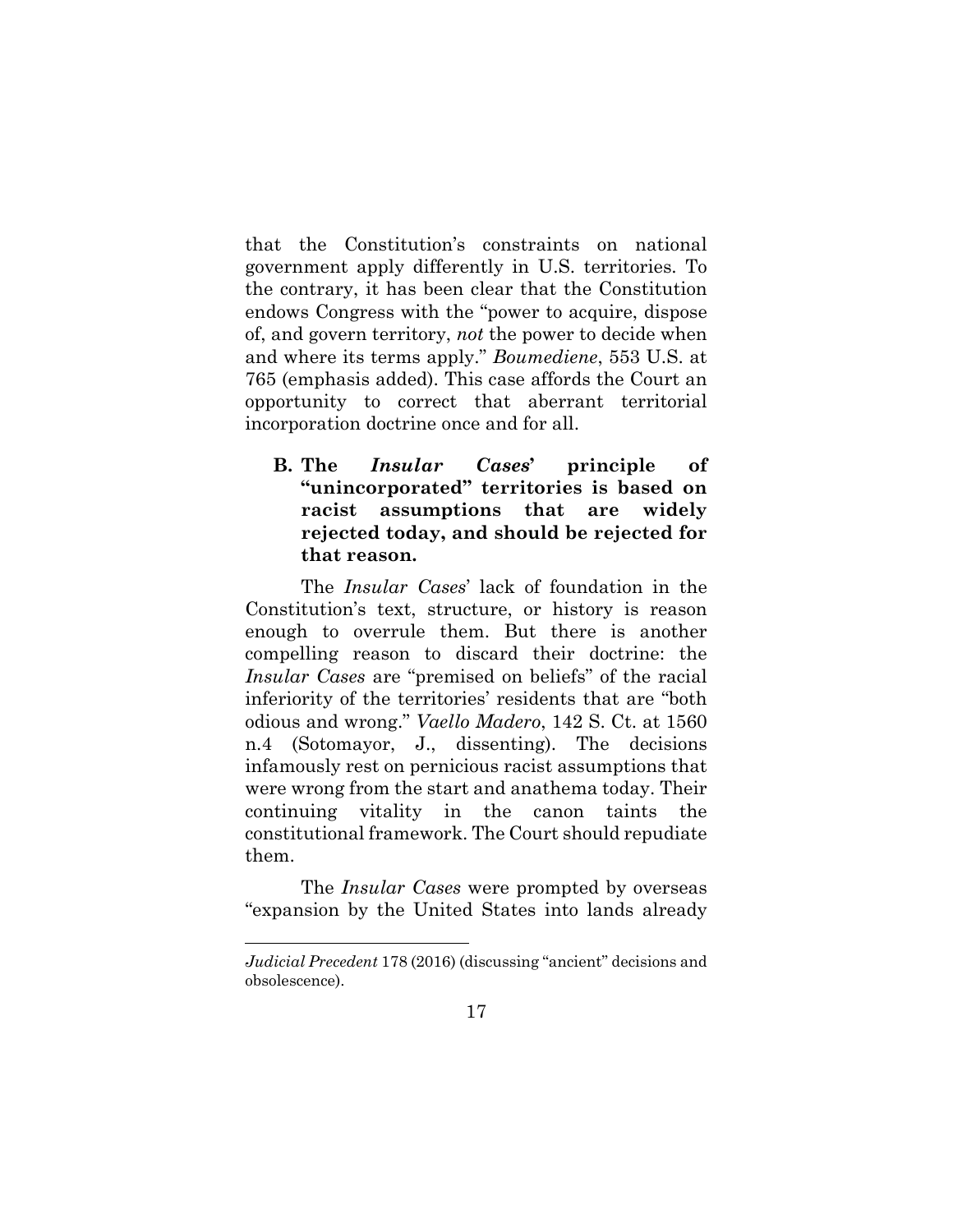occupied by non-white populations." *Ballentine v. United States*, No. Civ. 1999-130, 2006 WL 3298270, at \*4 (D.V.I. Sept. 21, 2006) *aff'd,* 486 F.3d 806 (3d Cir. 2007). It was only "[a]t this point Congress chose to discontinue its previous practice of extending constitutional rights to the [U.S.] territories by statute." *See Boumediene*, 553 U.S. at 756. That choice was driven by "prevailing governmental attitudes presum[ing] white supremacy and approv[ing] of stigmatizing segregation." Martha Minow, *The Enduring Burdens of the Universal and the Different in the Insular Cases*, *Preface* to Reconsidering the Insular Cases, vii (Neuman & Brown-Nagin, eds.) (2015).

Notions of Anglo-Saxon supremacy pervaded debates over the United States' annexation of territories in the buildup to and wake of the Spanish-American War. "The division of opinion in the Congress over how, and to what extent, the Constitution applied" to the new territories was a key point of contention. *Examining Bd. of Eng'rs, Architects & Surveyors v. Flores de Otero*, 426 U.S. 572, 599 n.30 (1976).

Prominent voices on both sides of the debate found common ground in the belief that the territories' inhabitants were racially inferior. Senator William Bate, an avowed "anti-imperialist," argued that "expanding our authority once to the Europeans living in Louisiana" could not justify "the incorporation of millions of savages, cannibals, Malays, Mohammedans, head hunters, and polygamists into even the subjects of an American Congress." José A. Cabranes, *[Citizenship and the American Empire](https://scholarship.law.upenn.edu/cgi/viewcontent.cgi?article=4838&context=penn_law_review)*, 127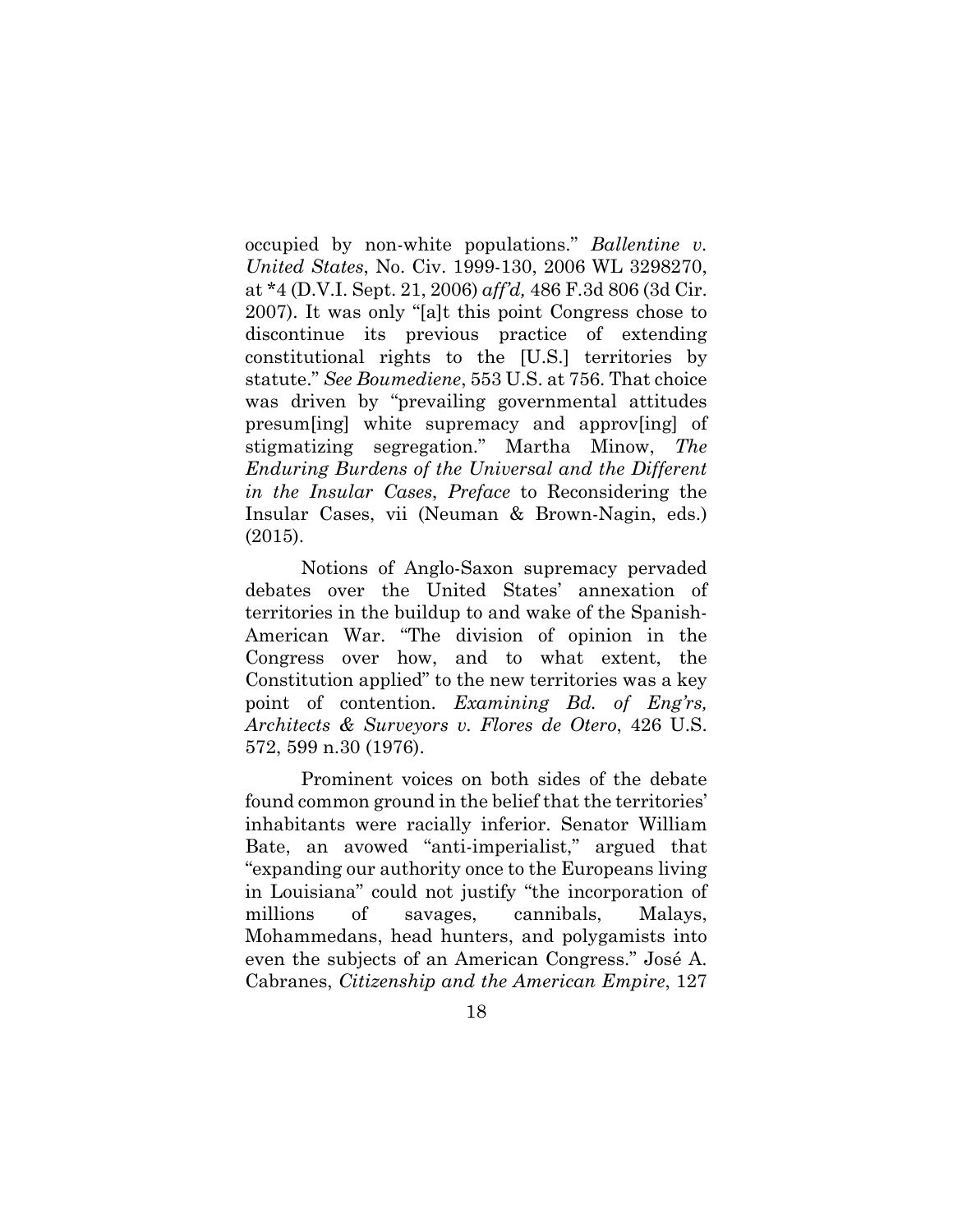Univ. Pa. L. Rev. 391, 431 (1978) (quoting 33 Cong. Rec. 3608 (1900)). Senator Ben Tillman opposed "incorporating any more colored men into the body politic." B.R. Tillman, *Causes of Southern Opposition to Imperialism*, 171 North Am. Rev. 439, 445 (1900). And Congressman Thomas Spight "opined that the Filipinos and Puerto Ricans, who were Asiatics, Malays, negroes and of mixed blood 'have nothing in common with us and centuries cannot assimilate them.'" *Consejo de Salud Playa de Ponce v. Rullan*, 586 F. Supp. 2d 22, 28 n.9 (D.P.R. 2008) (quoting 33 Cong. Rec. 2105 (1900)).

<span id="page-24-0"></span>Proponents of annexation agreed that inhabitants of the new territories were unfit for U.S. citizenship. Thus, Senator Chauncey Depew endorsed the Foraker Act on the understanding that it would not "incorporate the alien races, and civilized, semicivilized, barbarous, and savage peoples of these islands into our body politic as States of our Union." Cabranes, 127 Univ. Pa. L. Rev. at 432 (quoting 33 Cong. Rec. 3622 (1900)). And leading constitutional scholars sternly counseled against extending "[o]ur Constitution," "made by a civilized and educated people," to "the half-civilized Moros of the Philippines, or the ignorant and lawless brigands that infest Puerto Rico, or even the ordinary Filipino of Manila." Simeon E. Baldwin, *The Constitutional Questions Incident to the Acquisition & Government by the U.S. of Island Territory*, 12 Harv. L. Rev. 393, 415 (1899).

Those same assumptions were expressly repeated in the *Insular Cases*, which disturbingly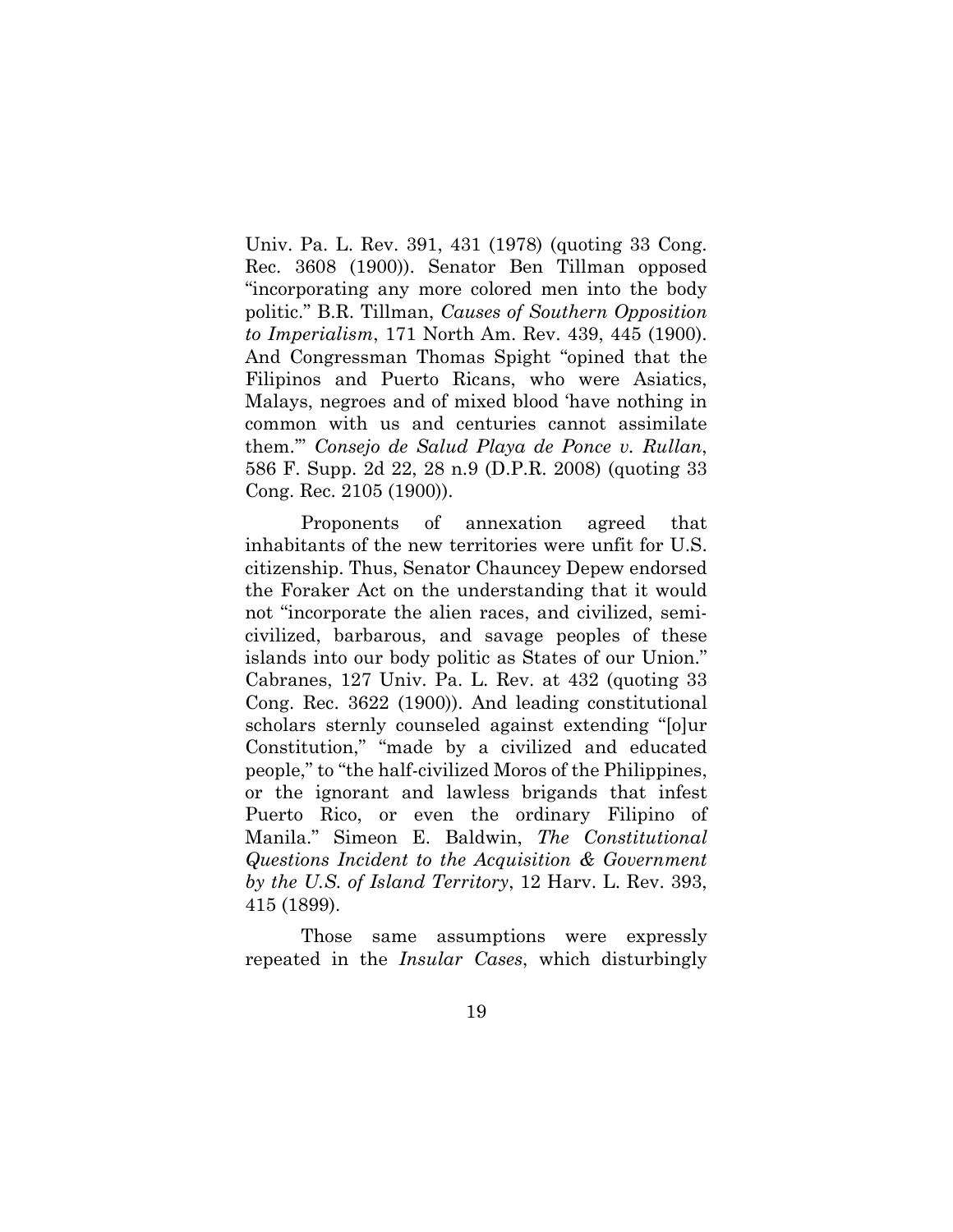echoed the infamous reasoning of *Plessy v. Ferguson,* 163 U.S. 537 (1896), decided just five years earlier.

As in *Plessy*, so in the *Insular Cases*, the perceived inferiority of the race and culture of nonwhite peoples drove the outcome. In *Downes*, for example, Justice Brown, *Plessy*'s author, justified a rule preventing the Constitution from applying fully in Puerto Rico by noting the "grave questions" "aris[ing] from differences of *race* . . . which may require action on the part of Congress that would be [] *unnecessary in . . . territory inhabited only by people of the same race*." 182 U.S. at 282 (opinion of Brown, J.) (emphasis added). In effect, Justice Brown reasoned, Puerto Rico's inhabitants, *because of their race*, were ill-suited to form part of the Nation and its polity. He cautioned further that "[i]f [distant] possessions are inhabited by *alien races* . . . the administration of government and justice, according to Anglo-Saxon principles, may for a time be impossible." *Id.* at 287 (emphasis added).

Justice White's concurring opinion was similarly guided by the "evils," *id.* at 342 (White, J., concurring), of admitting "millions of inhabitants," *id.* at 313, of "unknown island[s], *peopled with an uncivilized race*, yet rich in soil" whose inhabitants were "absolutely unfit to receive" citizenship, *id.* at 306 (emphasis added). Quoting from a leading contemporary treatise, he added: "if the conquered are a fierce, savage and restless people," the conqueror may "govern them with a tighter rein, so as to curb their impetuosity, and to keep them under subjection." *Id.* at 302 (quotation marks omitted). And in *Balzac v. Porto Rico*, the last *Insular* case, this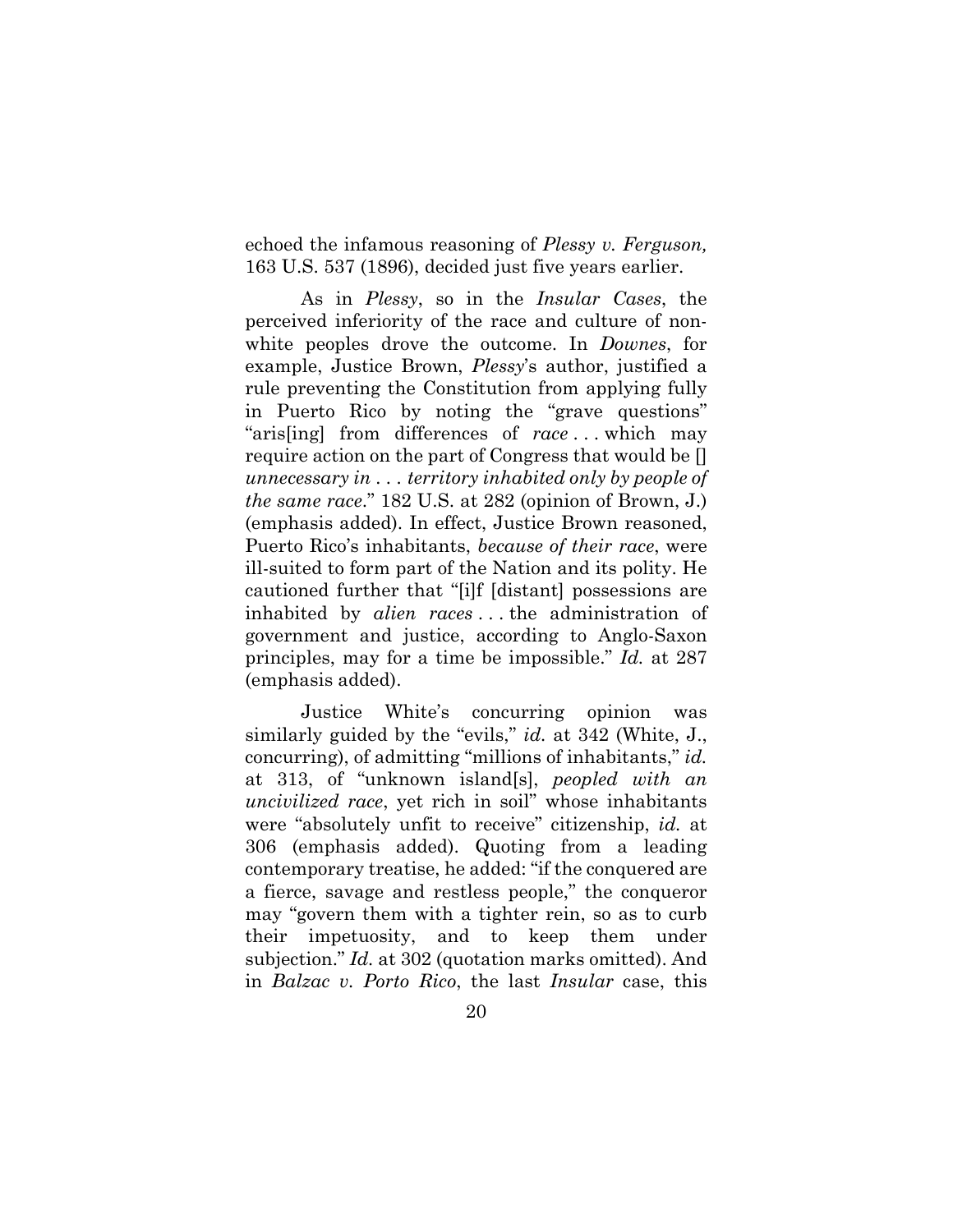Court reasoned that residents of Puerto Rico were not entitled to jury trials because they "liv[ed] in compact and ancient communities, with ... customs and political conceptions" alien to "institution[s] of Anglo-Saxon origin." 258 U.S. 298, 310 (1922).

Deploying the antiseptic language of "incorporation," the *Insular Cases* ratified a discriminatory framework no less offensive to the Constitution than *Plessy*'s "separate but equal" principle. Both doctrines endorsed racially segregated systems of civic membership, as Justice Harlan explained in dissent in both cases. *See Plessy*, 163 U.S. at 563–64 (Harlan, J., dissenting) (laws segregating Black from white people "place in a condition of legal inferiority a large body of American citizens, now constituting a part of the political community, called the 'People of the United States'"); *Downes*, 182 U.S. at 380 (Harlan, J., dissenting) (the judgment permits Congress to "engraft upon our republican institutions a colonial system such as exists under monarchical governments"). And both sought constitutional legitimacy for their holdings by claiming that pernicious distinctions drawn among races were natural, not discriminatory. As Justice Brown put it in *Plessy*: "If one race be inferior to the other socially, the constitution of the United States cannot put them upon the same plane." 163 U.S. at 552.

Justice Harlan was right both times. Fiftyeight years after *Plessy*, this Court vindicated his view and abrogated the odious "separate but equal" doctrine. *Brown v. Bd. of Educ. of Topeka*, 347 U.S. 483 (1954). More recently, the Court reversed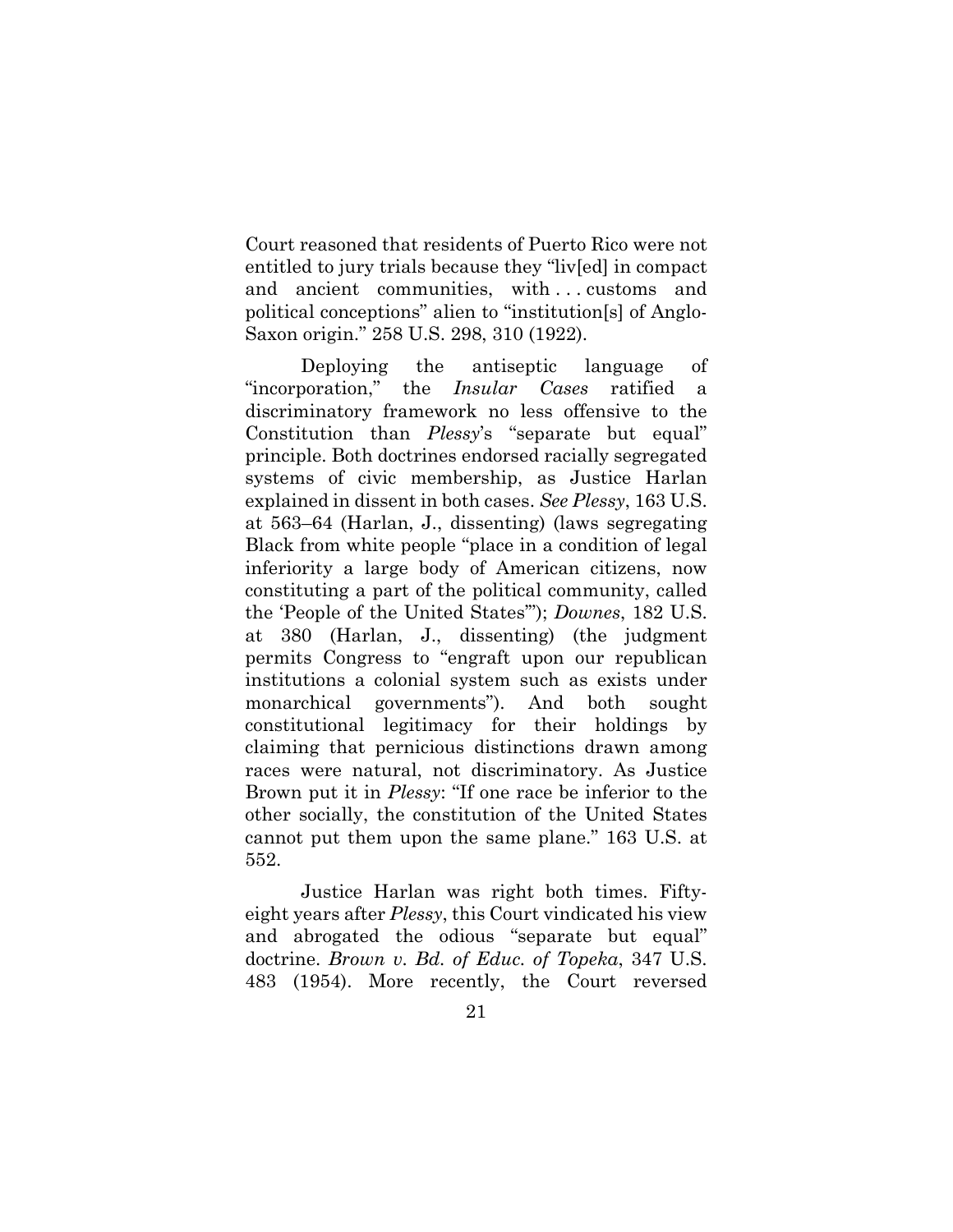*Korematsu*, 323 U.S. 214, which was also premised "explicitly on the basis of race" and "morally repugnant" racial and cultural assumptions. *Trump*, 138 S. Ct. at 2423. Yet the *Insular Cases* endure, despite equally abhorrent views about the inferiority of certain races long "overruled in the court of history." *Id.* Lower courts and commentators have long criticized the decisions for that reason.[4](#page-28-1) But only this Court can bring its jurisprudence into line with nowaccepted constitutional norms—by overruling them once and for all. It is time to recognize that Justice Harlan was as right about the *Insular Cases* as he was about *Plessy.* 

<sup>4</sup> *See, e.g.*, *United States v. Cotto-Flores*, 970 F.3d 17, 50– 51 (1st Cir. 2020) (Torruella, J., concurring) (noting "unincorporated" constitutional placement "is based on a rationale of racial inequality" and "flawed premises"); *Paeste v. Gov't of Guam*, 798 F.3d 1228, 1231 n.2 (9th Cir. 2015) ("[T]he socalled 'Insular Cases' . . . ha[ve] been the subject of extensive judicial, academic, and popular criticism."); *Tuaua v. United States*, 788 F.3d 300, 307 (D.C. Cir. 2015) ("[S]ome aspects of the Insular Cases' analysis may now be deemed politically incorrect[.]"); *Hueter v. Kruse*, --- F. Supp. 3d ---, 2021 WL 5989105, at \*2 n.2 (D. Haw. Dec. 17, 2021) (noting origin of territorial incorporation "is explicitly racist" and doctrine has a "shameful genesis"); *Pena Martinez v. Azar*, 376 F. Supp. 3d 191, 209 (D.P.R. 2019) ("To the extent [precedent] rest[s] on the muchcriticized *Insular Cases* . . . the Court has no authority to set them aside on that ground."); *id.* ("[T]his Court is bound to follow those cases unless and until the Supreme Court states otherwise."); *United States v. Vaello-Madero*, 313 F. Supp. 3d 370, 375 (D.P.R. 2018) ("Whatever pros and cons may have evolved from [the territorial incorporation doctrine], the fact remains that they were grounded on outdated premises.").